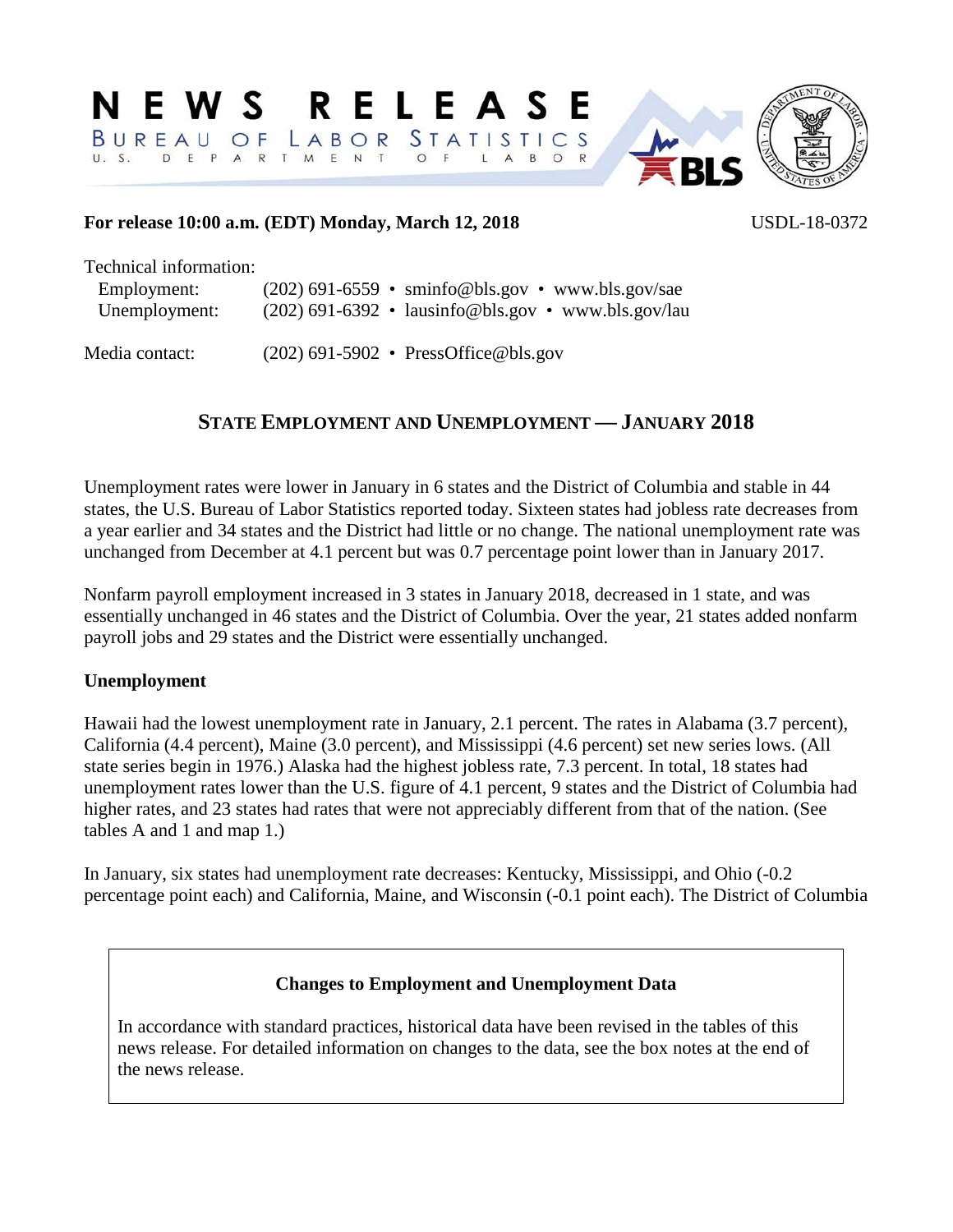also had a rate decline (-0.1 percentage point). The remaining 44 states had jobless rates that were not notably different from those of a month earlier, though some had changes that were at least as large numerically as the significant changes.

Sixteen states had unemployment rate changes from January 2017, all of which were decreases. The largest decline occurred in Alabama (-1.8 percentage points), followed by Louisiana and Tennessee (-1.2 points each). (See table B.)

## **Nonfarm Payroll Employment**

Three states had over-the-month increases in nonfarm payroll employment in January 2018: California  $(+35,500, \text{ or } +0.2 \text{ percent})$ , New Jersey  $(+13,000, \text{ or } +0.3 \text{ percent})$ , and Maryland  $(+12,900, \text{ or } +0.5 \text{ cm})$ percent). One state had an over-the-month decrease in nonfarm payroll employment in January: North Dakota (-2,600, or -0.6 percent). (See tables C and 3.)

Twenty-one states had over-the-year increases in nonfarm payroll employment in January. The largest job gains occurred in California (+400,100), Texas (+240,500), and Florida (+150,900). The largest percentage gain occurred in Utah (+3.1 percent), followed by Idaho, Nevada, and Washington (+2.8 percent each). (See table D and map 2.)

\_\_\_\_\_\_\_\_\_\_\_\_\_ **The Metropolitan Area Employment and Unemployment news release for January is scheduled to be released on Friday, March 16, 2018, at 10:00 a.m. (EDT). The State Employment and Unemployment news release for February is scheduled to be released on Friday, March 23, 2018, at 10:00 a.m. (EDT).**

## **Changes to Local Area Unemployment Statistics Data**

On Tuesday, February 27, 2018, the civilian labor force and unemployment data for the states, the District of Columbia, and the modeled substate areas presented in tables 1 and 2 of this news release were revised to incorporate updated inputs, new population controls, reestimation of models, and adjustment to new census division and national control totals. In addition, a new procedure for seasonally adjusting the data was implemented. While the not seasonally adjusted data were subject to revision from 2013 forward, the seasonally adjusted data were revised back to 1976. Information on the new seasonal adjustment procedure is available at www.bls.gov/lau/ssachanges2018.htm.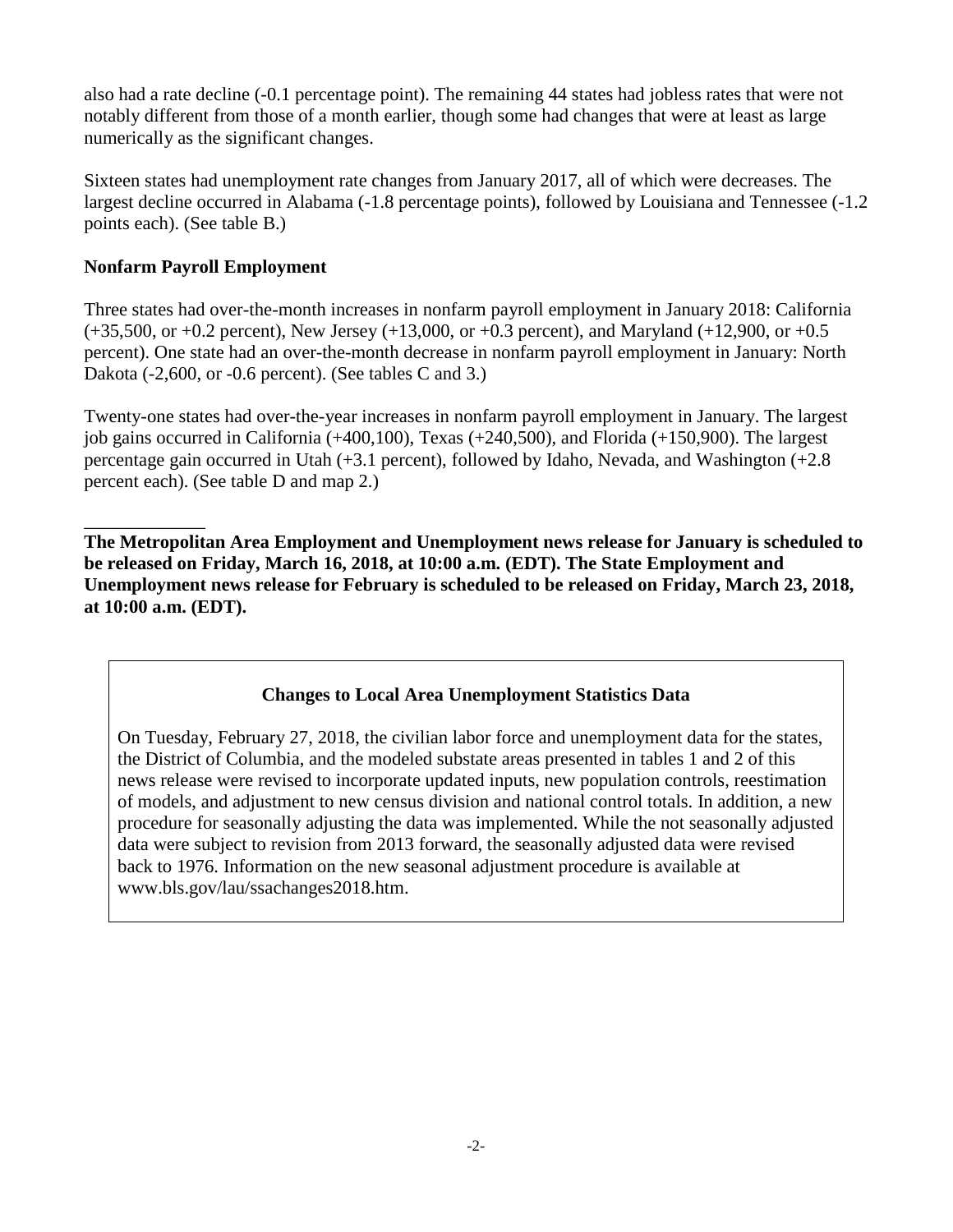## **Changes to Current Employment Statistics (CES) Data**

Effective with this news release, nonfarm payroll estimates for states and metropolitan areas (tables 3 and 4) have been revised as a result of annual benchmark processing to reflect 2017 employment counts primarily from the BLS Quarterly Census of Employment and Wages (QCEW), as well as updated seasonal adjustment factors. Not seasonally adjusted data beginning with April 2016 and seasonally adjusted data beginning with January 2013 were subject to revision. Some seasonally adjusted series may have been revised back to 1990.

Also effective with the release of January 2018 estimates, the CES program converted to concurrent seasonal adjustment, which uses all available estimates, including those for the current month, in developing seasonal factors. Previously, the CES program developed seasonal factors once a year during the annual benchmark process.

In addition, the data were updated to the 2017 North American Industry Classification System (NAICS) from the 2012 NAICS. This update resulted in minor changes to several industries. Information on the 2017 NAICS updates, concurrent seasonal adjustment, and annual benchmark processing is available at www.bls.gov/web/laus/benchmark.pdf.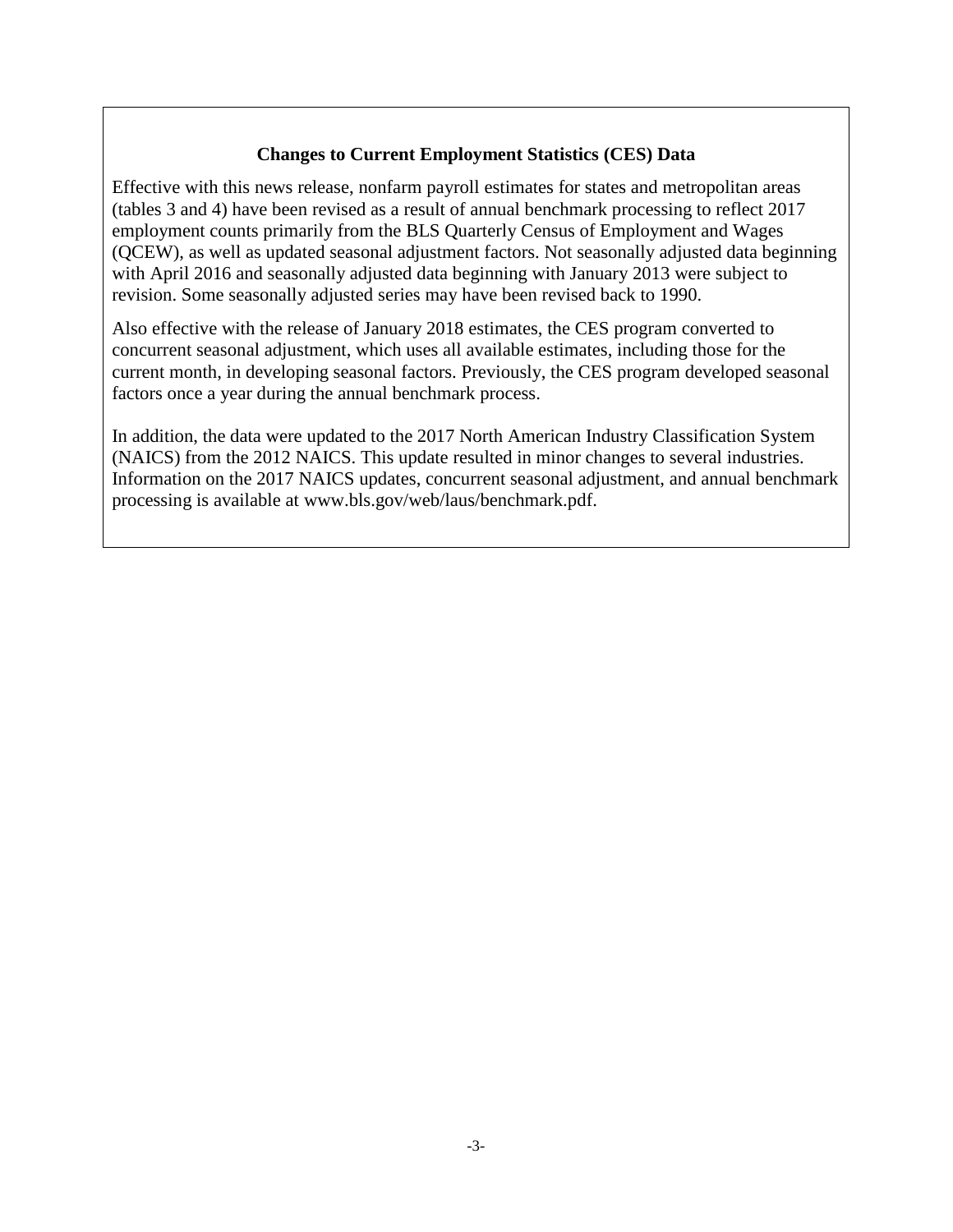| <b>State</b> | Rate <sup>p</sup> |
|--------------|-------------------|
|              | 4.1               |
|              | 7.3               |
|              | 3.0               |
|              | 5.8               |
|              | 2.1               |
|              | 3.0               |
|              | 4.8               |
|              | 3.3               |
|              | 2.9               |
|              | 3.5               |
|              | 3.0               |
|              | 3.5               |
|              | 3.3               |
|              | 2.9               |
|              | 4.9               |
|              | 2.6               |
|              | 5.9               |
|              | 4.7               |
|              | 2.6               |
|              | 4.7               |
|              | 4.8               |
|              |                   |
|              | 3.4               |
|              | 3.3               |
|              | 3.1               |
|              | 2.9               |
|              | 3.6               |
|              | 4.7               |
|              | 5.4               |
|              | 3.1               |

## Table A. States with unemployment rates significantly different from that of the U.S., January 2018, seasonally adjusted

 $1$  Data are not preliminary.

 $P =$  preliminary.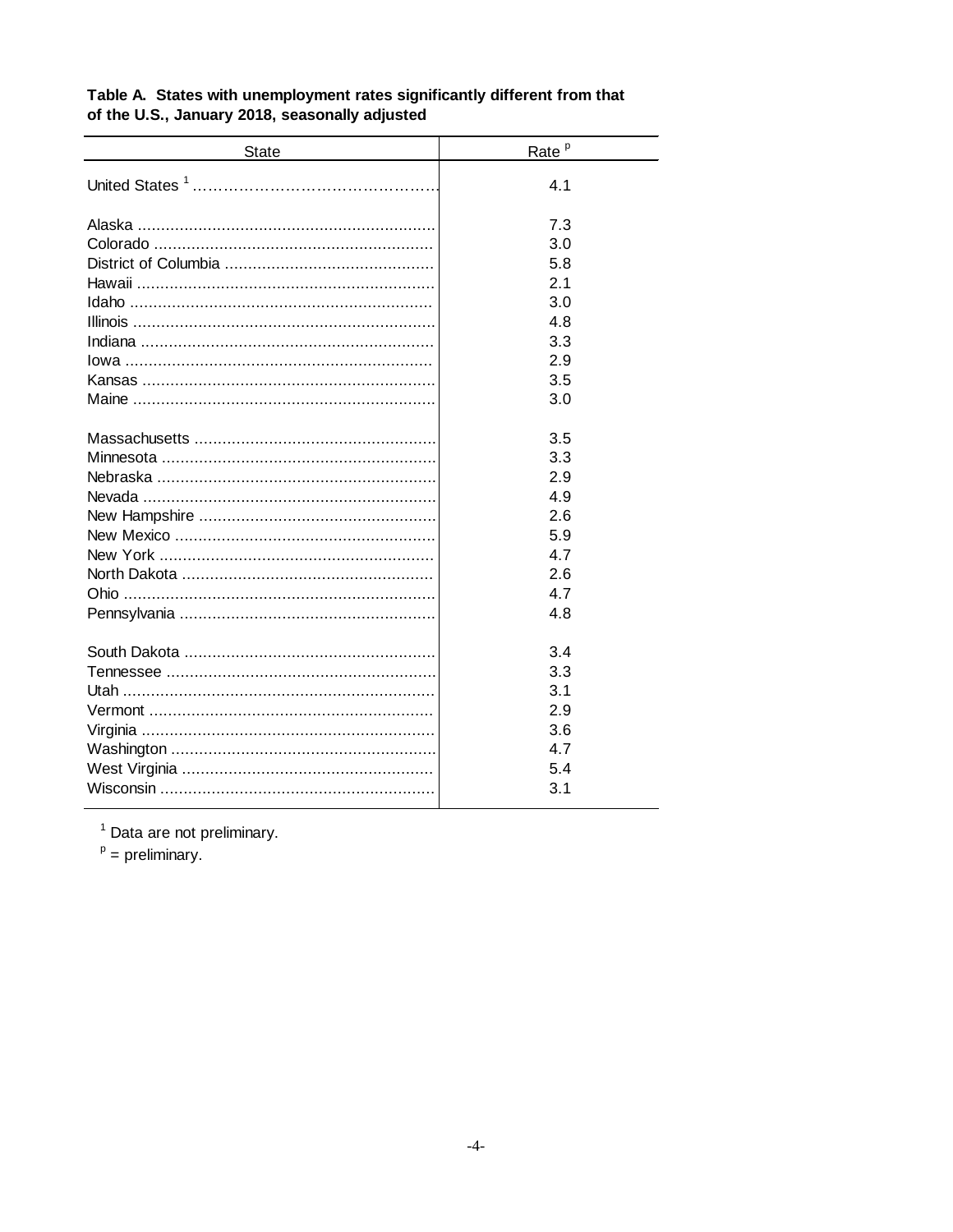| <b>State</b> |              | Rate                      | Over-the-year       |  |  |
|--------------|--------------|---------------------------|---------------------|--|--|
|              | January 2017 | January 2018 <sup>P</sup> | change <sup>p</sup> |  |  |
|              | 5.5          | 3.7                       | $-1.8$              |  |  |
|              | 5.2          | 4.4                       | -.8                 |  |  |
|              | 4.6          | 3.9                       | $-.7$               |  |  |
|              | 5.3          | 4.5                       | $-8$                |  |  |
|              | 2.7          | 2.1                       | $-6$                |  |  |
|              | 3.5          | 3.0                       | $-5$                |  |  |
|              | 3.4          | 2.9                       | $-5$                |  |  |
|              | 5.2          | 4.3                       | $-.9$               |  |  |
|              | 5.8          | 4.6                       | $-1.2$              |  |  |
|              | 3.8          | 3.3                       | $-.5$               |  |  |
|              | 5.4          | 4.6                       | $-8$                |  |  |
|              | 6.5          | 5.9                       | $-6$                |  |  |
|              | 4.5          | 3.3                       | $-1.2$              |  |  |
|              | 4.8          | 4.0                       | $-8$                |  |  |
|              | 4.0          | 3.6                       | $-4$                |  |  |
|              | 4.7          | 4.1                       | $-6$                |  |  |

## **Table B. States with statistically significant unemployment rate changes from January 2017 to January 2018, seasonally adjusted**

 $p =$  preliminary.

## **Table C. States with statistically significant employment changes from December 2017 to January 2018, seasonally adjusted**

| State        | December                                        | January                                         | Over-the-month change <sup>p</sup>     |                        |  |  |
|--------------|-------------------------------------------------|-------------------------------------------------|----------------------------------------|------------------------|--|--|
|              | 2017                                            | 2018 <sub>P</sub>                               | Level                                  | Percent                |  |  |
| North Dakota | 17,002,900<br>2,716,100<br>4,146,800<br>426,200 | 17,038,400<br>2,729,000<br>4,159,800<br>423,600 | 35,500<br>12,900<br>13,000<br>$-2.600$ | 0.2<br>.5<br>.3<br>-.6 |  |  |

 $p =$  preliminary.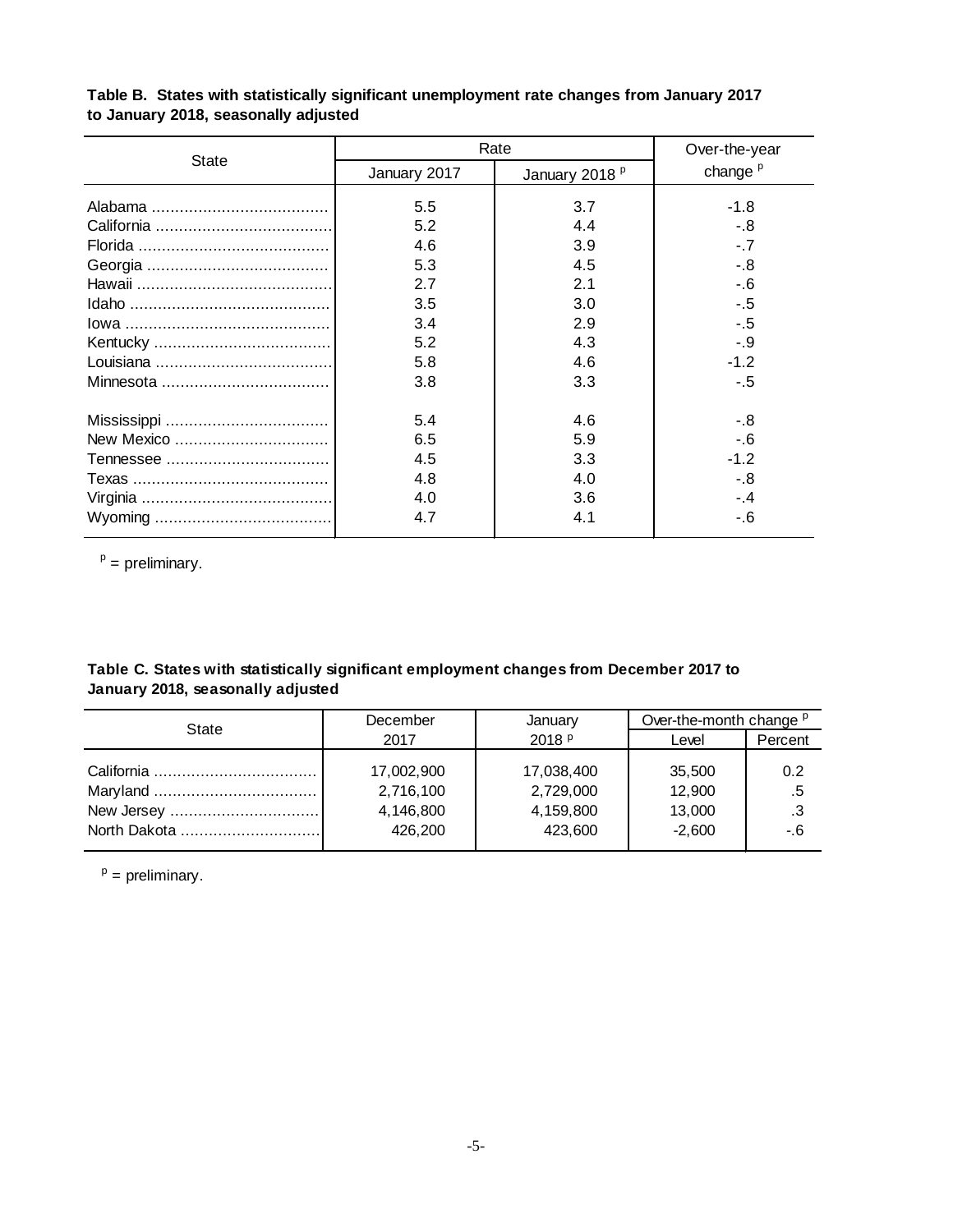| State          | January    | January           | Over-the-year change <sup>p</sup> |         |  |
|----------------|------------|-------------------|-----------------------------------|---------|--|
|                | 2017       | 2018 <sup>P</sup> | Level                             | Percent |  |
|                |            |                   |                                   | 2.1     |  |
|                | 2,742,800  | 2,801,500         | 58,700                            |         |  |
|                | 16,638,300 | 17,038,400        | 400,100                           | 2.4     |  |
|                | 2,626,500  | 2,693,900         | 67,400                            | 2.6     |  |
|                | 8,519,600  | 8,670,500         | 150,900                           | 1.8     |  |
|                | 4,421,300  | 4,486,600         | 65,300                            | 1.5     |  |
|                | 708,900    | 728,600           | 19,700                            | 2.8     |  |
|                | 6,034,300  | 6,081,400         | 47,100                            | .8      |  |
|                | 4,355,100  | 4,400,300         | 45,200                            | 1.0     |  |
|                | 2,856,100  | 2,885,500         | 29,400                            | 1.0     |  |
|                | 1,323,400  | 1,361,100         | 37,700                            | 2.8     |  |
|                | 4,109,100  | 4,159,800         | 50,700                            | 1.2     |  |
|                | 9,476,800  | 9,570,200         | 93,400                            | 1.0     |  |
| North Carolina | 4,387,700  | 4,457,900         | 70,200                            | 1.6     |  |
| Oklahoma       | 1,647,500  | 1,673,900         | 26,400                            | 1.6     |  |
|                | 1,851,200  | 1,901,800         | 50,600                            | 2.7     |  |
| Pennsylvania   | 5,923,100  | 5,987,300         | 64,200                            | 1.1     |  |
| South Carolina | 2,084,300  | 2,113,100         | 28,800                            | 1.4     |  |
|                | 2,993,500  | 3,025,500         | 32,000                            | 1.1     |  |
|                | 12,127,800 | 12,368,300        | 240,500                           | 2.0     |  |
|                | 1,449,900  | 1,495,200         | 45,300                            | 3.1     |  |
| Washington     | 3,285,700  | 3,376,700         | 91,000                            | 2.8     |  |

**Table D. States with statistically significant employment changes from January 2017 to January 2018, seasonally adjusted**

 $p =$  preliminary.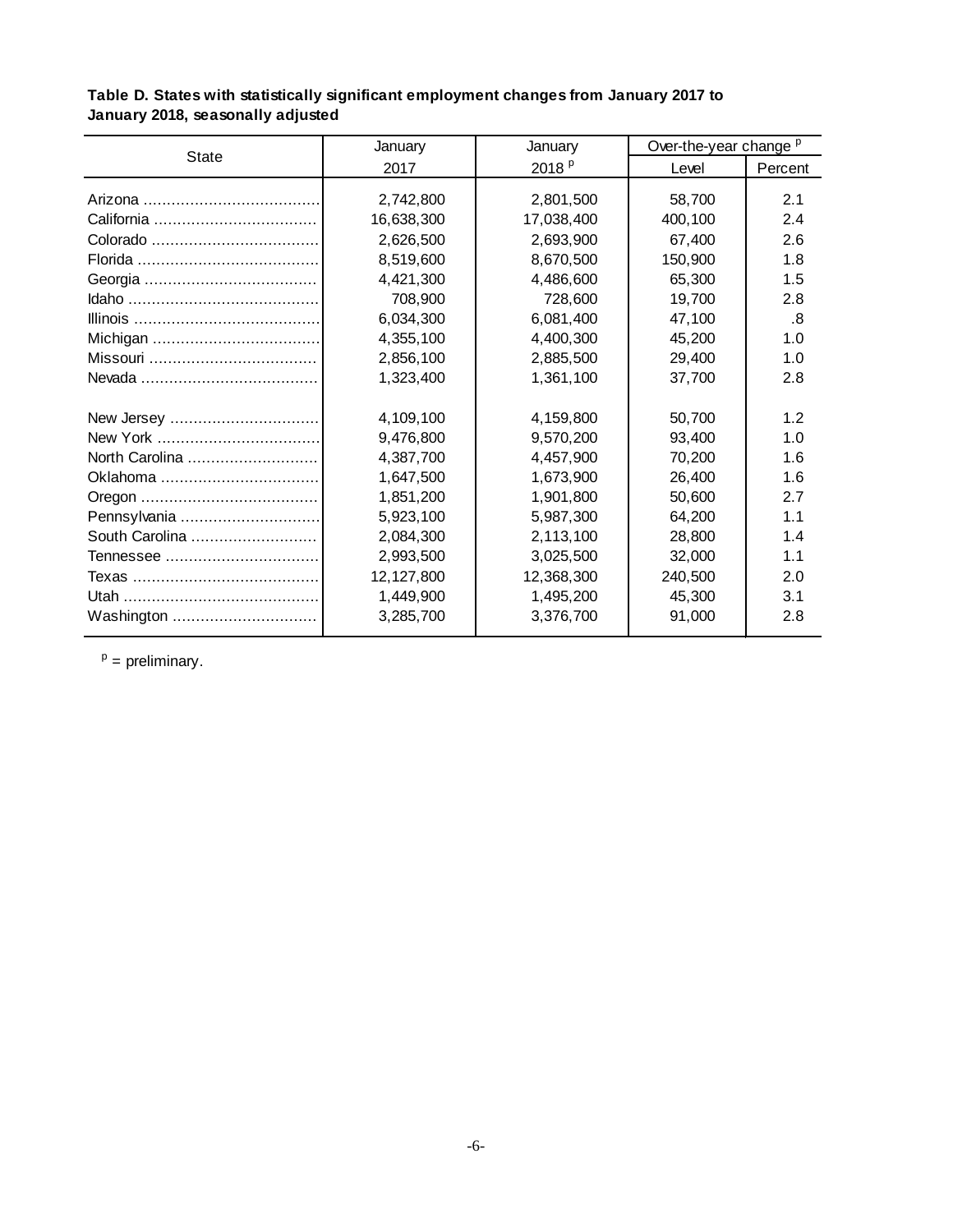## **Technical Note**

This news release presents civilian labor force and unemployment data for states and selected substate areas from the Local Area Unemployment Statistics (LAUS) program (tables 1 and 2). Also presented are nonfarm payroll employment estimates by state and industry supersector from the Current Employment Statistics (CES) program (tables 3 and 4). The LAUS and CES programs are both federal-state cooperative endeavors.

### **Civilian labor force and unemployment—from the LAUS program**

 **Definitions.** The civilian labor force and unemployment data are based on the same concepts and definitions as those used for the official national estimates obtained from the Current Population Survey (CPS), a sample survey of households that is conducted for the Bureau of Labor Statistics (BLS) by the U.S. Census Bureau. The LAUS program measures employed people and unemployed people on a placeof-residence basis. The universe for each is the civilian noninstitutional population 16 years of age and older. Employed people are those who did any work at all for pay or profit in the reference week (typically the week including the 12th of the month) or worked 15 hours or more without pay in a family business or farm, plus those not working who had a job from which they were temporarily absent, whether or not paid, for such reasons as bad weather, labor-management dispute, illness, or vacation.

 Unemployed people are those who were not employed during the reference week (based on the definition above), had actively looked for a job sometime in the 4-week period ending with the reference week, and were currently available for work; people on layoff expecting recall need not be looking for work to be counted as unemployed. The civilian labor force is the sum of employed and unemployed people. The unemployment rate is the number of unemployed as a percent of the civilian labor force.

 **Method of estimation.** Estimates for 48 states, the District of Columbia, the Los Angeles-Long Beach-Glendale metropolitan division, New York City, and the balances of California and New York State are produced using time-series models. This method, which underwent substantial enhancement at the beginning of 2015, utilizes data from several sources, including the CPS, the CES, and state unemployment insurance (UI) programs. Estimates for the state of California are derived by summing the estimates for the Los Angeles-Long Beach-Glendale metropolitan division and the balance of California. Similarly, estimates for New York State are derived by summing the estimates for New York City and the balance of New York State. Estimates for the five additional substate areas contained in this release (the Cleveland-Elyria and Detroit-Warren-Dearborn metropolitan areas and the Chicago-Naperville-Arlington Heights, Miami-Miami Beach-Kendall, and Seattle-Bellevue-Everett metropolitan divisions) and their respective balances of state are produced using a similar model-based approach.

 Each month, estimates for the nine census divisions first are modeled using inputs from the CPS only and controlled to the

national totals. State estimates then are controlled to their respective census division totals. Substate and balance-of-state estimates for the five areas noted above also are controlled to their respective state totals. This tiered process of controlling model-based estimates to the U.S. totals is called real-time benchmarking. Estimates for Puerto Rico are derived from a monthly household survey similar to the CPS. A more detailed description of the estimation procedures is available from BLS upon request.

 **Annual revisions.** Civilian labor force and unemployment data for prior years reflect adjustments made after the end of each year. The adjusted estimates reflect updated population data from the U.S. Census Bureau, any revisions in the other data sources, and model re-estimation. In most years, historical data for the most recent five years are revised near the beginning of each calendar year, prior to the release of January estimates. With the introduction of a new generation of timesseries models in early 2015, historical data were re-estimated back to the series beginnings in 1976, 1990, or 1994.

 **Seasonal adjustment.** The LAUS models decompose the estimates of employed and unemployed people into trend, seasonal, and irregular components. Prior to 2018, the benchmarked trend component of each measure had been smoothed using a Trend-Cycle Cascade Filter. With changes implemented in early 2018, the benchmarked signals of employed and unemployed people first are adjusted using an X-11 type of seasonal adjustment filter. The adjusted data then are smoothed using a Reproducing Kernel Hilbert Space (RKHS) filter. The smoothed-seasonally adjusted estimates of employed and unemployed people are summed to derive the civilian labor force, and the unemployment rate then is calculated as the unemployed percent of the civilian labor force. The resulting smoothed-seasonally adjusted unemployment rate estimates are analyzed in this news release and published on the BLS website.

 During estimation for the current year, the smoothedseasonally adjusted estimates for a given month are created using an asymmetric filter that incorporates information from previous observations only. For annual revisions, historical data are smoothed using a two-sided filter.

 In early 2018, historical data were re-estimated back to the series beginnings in 1976, 1990, or 1994 to incorporate the changes to the seasonal adjustment and smoothing procedures described above.

 **Area definitions.** The substate area data published in this release reflect the delineations that were issued by the U.S. Office of Management and Budget on July 15, 2015. A detailed list of the geographic definitions is available online at www.bls.gov/lau/lausmsa.htm.

#### **Employment—from the CES program**

 **Definitions.** Employment data refer to persons on establishment payrolls who receive pay for any part of the pay period that includes the 12th of the month. Persons are counted at their place of work rather than at their place of residence; those appearing on more than one payroll are counted on each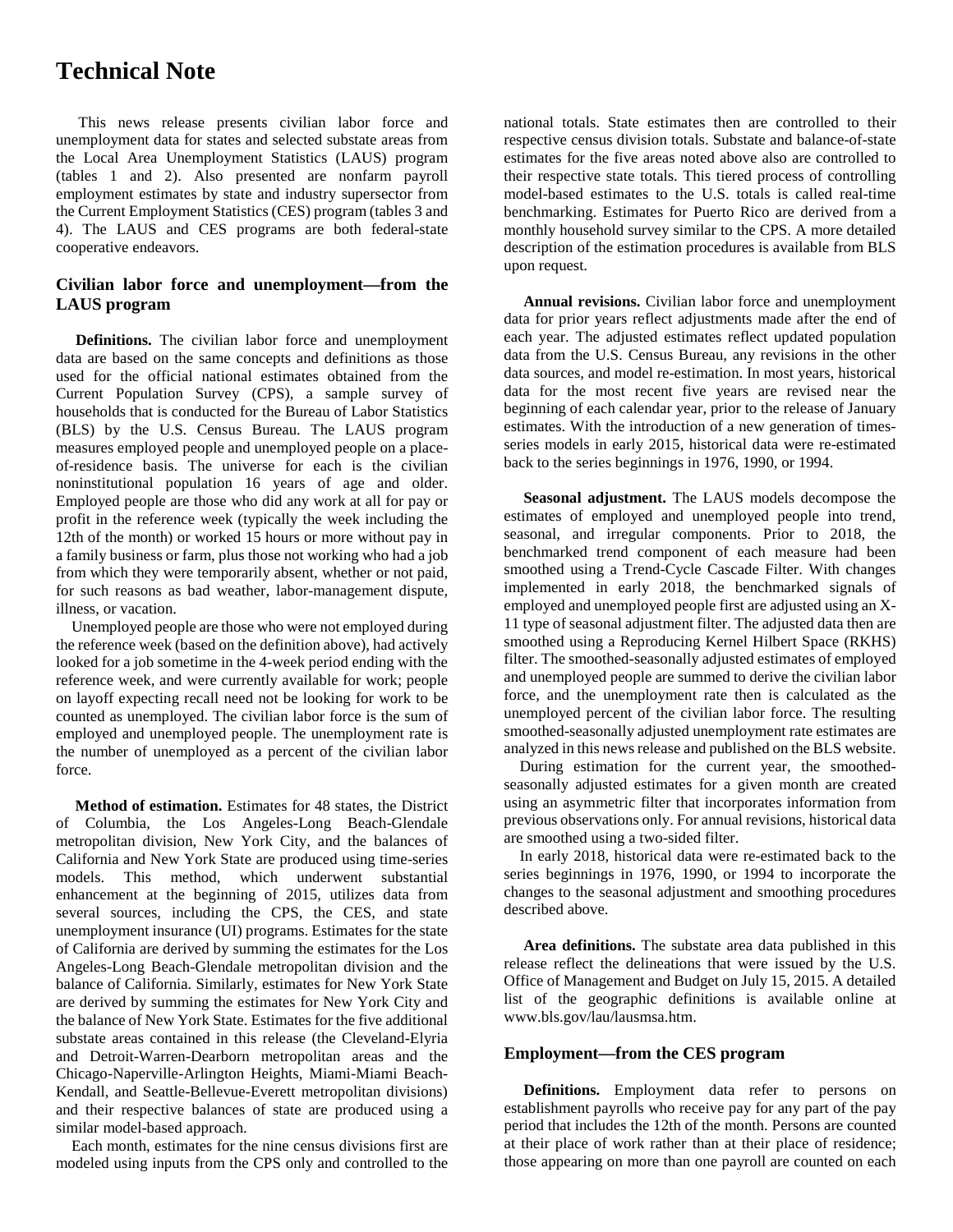payroll. Industries are classified on the basis of their principal activity in accordance with the 2017 version of the North American Industry Classification System.

 **Method of estimation.** CES State and Area employment data are produced using several estimation procedures. Where possible these data are produced using a "weighted link relative" estimation technique in which a ratio of current month weighted employment to that of the previous-month weighted employment is computed from a sample of establishments reporting for both months. The estimates of employment for the current month are then obtained by multiplying these ratios by the previous month's employment estimates. The weighted link relative technique is utilized for data series where the sample size meets certain statistical criteria.

 For some employment series, the sample of establishments is very small or highly variable. In these cases, a model-based approach is used in estimation. These models use the direct sample estimates (described above), combined with forecasts of historical (benchmarked) data to decrease volatility in estimation. Two different models (Fay-Herriot Model and Small Domain Model) are used depending on the industry level being estimated. For more detailed information about each model, refer to the BLS Handbook of Methods.

 **Annual revisions.** Employment estimates are adjusted annually to a complete count of jobs, called benchmarks, derived principally from tax reports that are submitted by employers who are covered under state unemployment insurance (UI) laws. The benchmark information is used to adjust the monthly estimates between the new benchmark and the preceding one and also to establish the level of employment for the new benchmark month. Thus, the benchmarking process establishes the level of employment, and the sample is used to measure the month-to-month changes in the level for the subsequent months. Information on recent benchmark revisions is available online at www.bls.gov/web/laus/benchmark.pdf.

 **Seasonal adjustment.** Payroll employment data are seasonally adjusted at the statewide expanded supersector level. In some cases, the seasonally adjusted payroll employment total is computed by aggregating the independently adjusted supersector series. In other cases, the seasonally adjusted payroll employment total is independently adjusted. Revisions to historical data for the most recent five years are made once a year, coincident with annual benchmark adjustments.

 Beginning with the release of January 2018 preliminary estimates, payroll employment data are seasonally adjusted concurrently, using all available estimates including those for the current month, to develop sample-based seasonal factors. Concurrent sample-based factors are created every month for the current month's preliminary estimate as well as the previous month's final estimate in order to incorporate real-time estimates. Previously, the sample-based seasonal factors were forecasted once annually at the beginning of the year and applied to the sample-based estimates for the 12 months of the year.

 **Caution on aggregating state data.** State estimation procedures are designed to produce accurate data for each individual state. BLS independently develops a national employment series; state estimates are not forced to sum to national totals. Because each state series is subject to larger sampling and nonsampling errors than the national series, summing them cumulates individual state-level errors and can cause significant distortions at an aggregate level. Due to these statistical limitations, BLS does not compile a "sum-of-states" employment series, and cautions users that such a series is subject to a relatively large and volatile error structure.

#### **Reliability of the estimates**

 The estimates presented in this release are based on sample surveys, administrative data, and modeling and, thus, are subject to sampling and other types of errors. Sampling error is a measure of sampling variability—that is, variation that occurs by chance because a sample rather than the entire population is surveyed. Survey data also are subject to nonsampling errors, such as those which can be introduced into the data collection and processing operations. Estimates not directly derived from sample surveys are subject to additional errors resulting from the specific estimation processes used.

 **Use of error measures.** Changes in state unemployment rates and state nonfarm payroll employment are cited in the analysis of this release only if they have been determined to be statistically significant at the 90-percent confidence level. Furthermore, state unemployment rates for the current month generally are cited only if they have been determined to be significantly different from the U.S. rate at the 90-percent confidence level. The underlying model-based standard error measures for unemployment rates and over-the-month and over-the-year changes in rates are available at www.bls.gov/lau/lastderr.htm. The underlying standard error measures for over-the-month and over-the-year changes in state payroll employment data at the total nonfarm and supersector levels are available at www.bls.gov/web/laus/790stderr.htm. Measures of nonsampling error are not available.

#### **Additional information**

 Estimates of civilian labor force and unemployment from the LAUS program, as well as nonfarm payroll employment from the CES program, for metropolitan areas and metropolitan divisions are available in the news release Metropolitan Area Employment and Unemployment. Estimates of civilian labor force, employed people, unemployed people, and unemployment rates for approximately 7,000 subnational areas are available online at www.bls.gov/lau/. Employment data from the CES program for states and metropolitan areas are available online at www.bls.gov/sae/. Information in this release will be made available to sensory impaired individuals upon request. Voice phone: (202) 691-5200; Federal Relay Service: (800) 877-8339.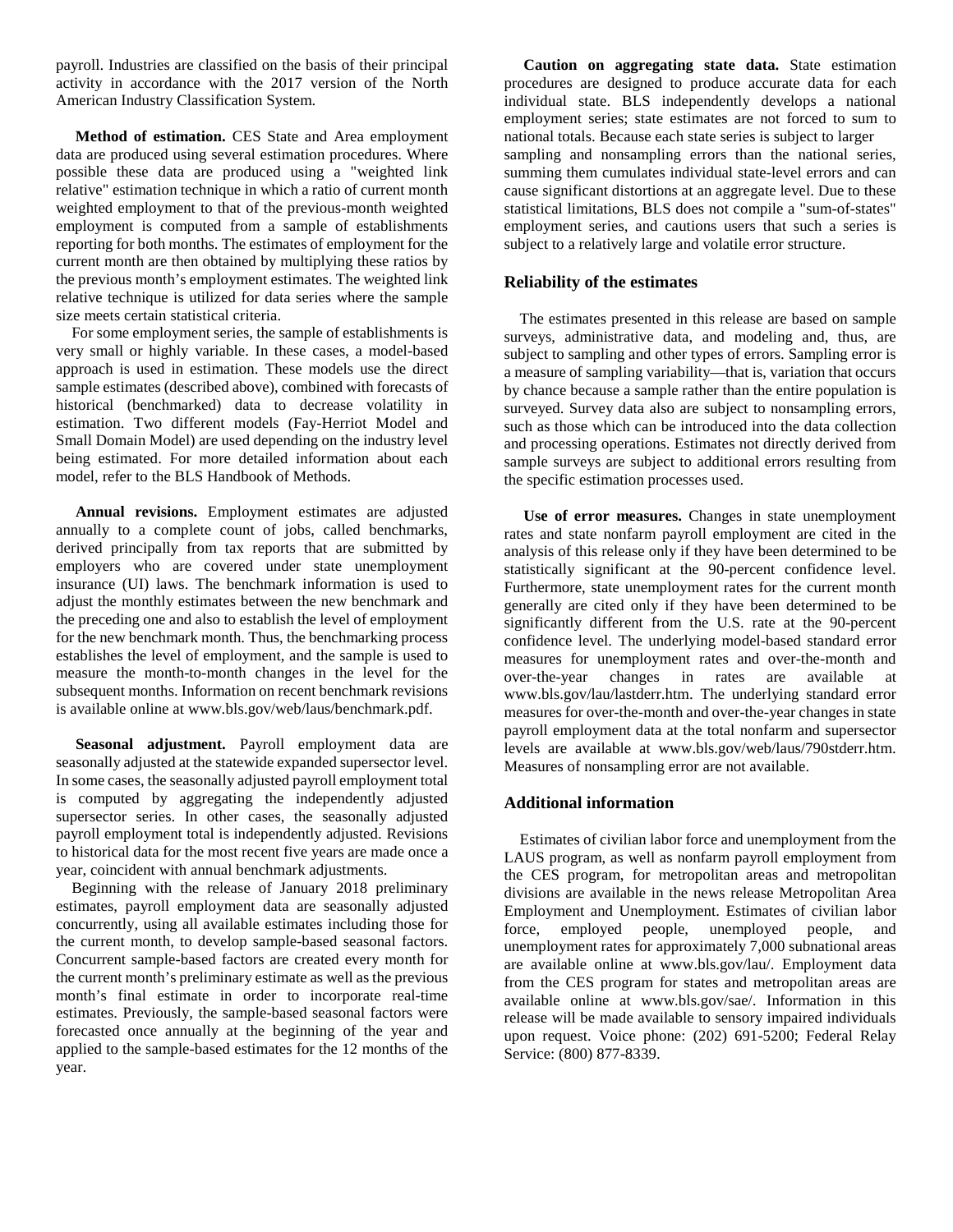#### **LABOR FORCE DATA SEASONALLY ADJUSTED Table 1. Civilian labor force and unemployment by state and selected area, seasonally adjusted**

|                                                   | Civilian labor force    |                         |                         |                           | Unemployed           |                    |                    |                    |            |                        |            |                   |
|---------------------------------------------------|-------------------------|-------------------------|-------------------------|---------------------------|----------------------|--------------------|--------------------|--------------------|------------|------------------------|------------|-------------------|
|                                                   |                         |                         |                         |                           |                      |                    | Number             |                    |            | Percent of labor force |            |                   |
| State and area                                    | Jan.<br>2017            | Nov.<br>2017            | Dec.<br>2017            | Jan.<br>2018 <sup>p</sup> | Jan.                 | Nov.               | Dec.               | Jan.               | Jan.       | Nov.                   | Dec.       | Jan.              |
|                                                   |                         |                         |                         |                           | 2017                 | 2017               | 2017               | 2018 <sup>p</sup>  | 2017       | 2017                   | 2017       | 2018 <sup>p</sup> |
|                                                   |                         |                         |                         |                           |                      |                    |                    |                    |            |                        |            |                   |
|                                                   | 2,178,674               | 2,163,722               | 2,163,554               | 2,160,712                 | 120,788              | 81,970             | 82,378             | 80,841             | 5.5        | 3.8                    | 3.8        | 3.7               |
|                                                   | 363,173                 | 362,458                 | 362,473                 | 362,490                   | 25,568               | 26,234             | 26,220             | 26,331             | 7.0        | 7.2                    | 7.2        | 7.3               |
|                                                   | 3,273,927               | 3,340,656               | 3,339,431               | 3,345,392                 | 169,181              | 157,536            | 157,747            | 160.116            | 5.2        | 4.7                    | 4.7        | 4.8               |
|                                                   | 1,347,430               | 1,357,161               | 1,356,940               | 1,355,419                 | 49,615               | 50,451             | 50,413             | 50,771             | 3.7        | 3.7                    | 3.7        | 3.7               |
| Los Angeles-Long Beach-Glendale <sup>1</sup> .    | 19,197,424<br>5,090,718 | 19,390,563<br>5,147,347 | 19,386,465<br>5,145,895 | 19,387,771<br>5,145,674   | 1,002,547<br>253,910 | 864,790<br>231,749 | 866,372<br>231,986 | 850,897<br>230,989 | 5.2<br>5.0 | 4.5<br>4.5             | 4.5<br>4.5 | 4.4<br>4.5        |
|                                                   | 2,936,962               | 3,031,291               | 3,029,796               | 3,034,337                 | 81,013               | 92,220             | 91,834             | 92,361             | 2.8        | 3.0                    | 3.0        | 3.0               |
|                                                   | 1,923,018               | 1,912,251               | 1,912,551               | 1,909,900                 | 93,875               | 86,247             | 86,384             | 86,784             | 4.9        | 4.5                    | 4.5        | 4.5               |
| Delaware                                          | 475,504                 | 477,911                 | 477,882                 | 478,409                   | 21,937               | 21,675             | 21,694             | 21,512             | 4.6        | 4.5                    | 4.5        | 4.5               |
| District of Columbia                              | 398,432                 | 401,402                 | 401,428                 | 401,754                   | 23,915               | 23,708             | 23,740             | 23,160             | 6.0        | 5.9                    | 5.9        | 5.8               |
|                                                   | 10,015,169              | 10,139,552              | 10,138,193              | 10,151,565                | 461,183              | 396,170            | 397,032            | 397,051            | 4.6        | 3.9                    | 3.9        | 3.9               |
| Miami-Miami Beach-Kendall <sup>1</sup>            | 1,365,171               | 1,387,698               | 1,387,964               | 1,385,937                 | 70,145               | 65,122             | 65,218             | 65,813             | 5.1        | 4.7                    | 4.7        | 4.7               |
|                                                   | 5,012,051               | 5,093,090               | 5,091,491               | 5,099,628                 | 263,664              | 227,826            | 228,219            | 227,612            | 5.3        | 4.5                    | 4.5        | 4.5               |
|                                                   | 688,770                 | 682,710                 | 682,852                 | 683,052                   | 18,743               | 14,606             | 14,670             | 14,377             | 2.7        | 2.1                    | 2.1        | 2.1               |
|                                                   | 821,968                 | 842,083                 | 841,774                 | 844,004                   | 28,424               | 25,132             | 25,163             | 25,220             | 3.5        | 3.0                    | 3.0        | 3.0               |
|                                                   | 6,499,374               | 6,501,460               | 6,500,446               | 6,492,132                 | 340,258              | 318,377            | 318,122            | 311,528            | 5.2        | 4.9                    | 4.9        | 4.8               |
| Chicago-Naperville-Arlington Heights <sup>1</sup> | 3,777,718               | 3,810,955               | 3,809,750               | 3,803,568                 | 193,312              | 196,841            | 196,375            | 194,945            | 5.1        | 5.2                    | 5.2        | 5.1               |
|                                                   | 3,317,246               | 3,320,822               | 3,320,260               | 3,312,966                 | 126,982              | 113,726            | 113,473            | 109,368            | 3.8        | 3.4                    | 3.4        | 3.3               |
|                                                   | 1,683,420               | 1,674,753               | 1,674,894               | 1,673,561                 | 57,364               | 49,153             | 49,267             | 48,260             | 3.4        | 2.9                    | 2.9        | 2.9               |
|                                                   | 1,480,401<br>2,040,337  | 1,478,545               | 1,478,476               | 1,476,794<br>2,049,675    | 57,376<br>105,264    | 52,219             | 52,249             | 51,031             | 3.9<br>5.2 | 3.5<br>4.5             | 3.5<br>4.5 | 3.5<br>4.3        |
|                                                   | 2,110,480               | 2,053,968<br>2,115,739  | 2,053,713<br>2,115,536  | 2,120,732                 | 121,866              | 92,954<br>99,270   | 93,188<br>99,639   | 87,768<br>96,573   | 5.8        | 4.7                    | 4.7        | 4.6               |
|                                                   | 698,617                 | 700,226                 | 700,192                 | 699,732                   | 23,447               | 22,033             | 22,048             | 20,995             | 3.4        | 3.1                    | 3.1        | 3.0               |
|                                                   | 3,208,134               | 3,221,982               | 3,221,685               | 3,221,367                 | 138,808              | 130,500            | 130,611            | 132,214            | 4.3        | 4.1                    | 4.1        | 4.1               |
|                                                   | 3,646,271               | 3,657,358               | 3,657,291               | 3,659,461                 | 140,485              | 128,589            | 128,878            | 127,148            | 3.9        | 3.5                    | 3.5        | 3.5               |
| Michigan                                          | 4,871,909               | 4,901,592               | 4,900,207               | 4,897,338                 | 242,632              | 231,758            | 230,939            | 231,575            | 5.0        | 4.7                    | 4.7        | 4.7               |
| Detroit-Warren-Dearborn <sup>2</sup>              | 2,104,754               | 2,120,369               | 2,119,694               | 2.116.440                 | 107,693              | 94,017             | 93,642             | 94,165             | 5.1        | 4.4                    | 4.4        | 4.4               |
| Minnesota                                         | 3,053,201               | 3,070,156               | 3,069,832               | 3,076,445                 | 116,066              | 101,459            | 101,630            | 100,701            | 3.8        | 3.3                    | 3.3        | 3.3               |
|                                                   | 1,282,448               | 1,277,521               | 1,277,573               | 1,274,982                 | 69,658               | 60,818             | 60,933             | 58,297             | 5.4        | 4.8                    | 4.8        | 4.6               |
|                                                   | 3,056,831               | 3.048.438               | 3,048,394               | 3,042,795                 | 126,649              | 111,187            | 111,386            | 112,357            | 4.1        | 3.6                    | 3.7        | 3.7               |
|                                                   | 522,837                 | 526,986                 | 526,944                 | 526,719                   | 20,861               | 21,559             | 21,531             | 21,528             | 4.0        | 4.1                    | 4.1        | 4.1               |
| Nebraska                                          | 1,006,904               | 1,007,038               | 1,007,050               | 1,007,854                 | 30,723               | 29,308             | 29,309             | 28,809             | 3.1        | 2.9                    | 2.9        | 2.9               |
| Nevada<br>New Hampshire                           | 1,445,143<br>746,324    | 1,474,055<br>746,717    | 1,473,704<br>746,676    | 1,476,099<br>746,673      | 76,164<br>20,780     | 71,891<br>19,431   | 71,981<br>19,431   | 72,099<br>19,365   | 5.3<br>2.8 | 4.9<br>2.6             | 4.9<br>2.6 | 4.9<br>2.6        |
| New Jersey                                        | 4,524,882               | 4,513,889               | 4,513,664               | 4,508,575                 | 209,881              | 213,938            | 213,490            | 211,576            | 4.6        | 4.7                    | 4.7        | 4.7               |
| New Mexico                                        | 927,876                 | 931,671                 | 931,571                 | 933,282                   | 60,578               | 55,748             | 55,772             | 55,046             | 6.5        | 6.0                    | 6.0        | 5.9               |
| New York                                          | 9,667,870               | 9,709,880               | 9,708,580               | 9,702,045                 | 456,210              | 455,011            | 454,939            | 452,535            | 4.7        | 4.7                    | 4.7        | 4.7               |
|                                                   | 4,204,998               | 4,227,145               | 4,226,764               | 4,225,748                 | 197,426              | 186,661            | 186,749            | 183,609            | 4.7        | 4.4                    | 4.4        | 4.3               |
| North Carolina                                    | 4,904,409               | 4,967,600               | 4,966,113               | 4,970,025                 | 242,519              | 221,920            | 221,849            | 222,256            | 4.9        | 4.5                    | 4.5        | 4.5               |
|                                                   | 414,764                 | 413,548                 | 413,573                 | 413,550                   | 11,532               | 10,932             | 10,905             | 10,936             | 2.8        | 2.6                    | 2.6        | 2.6               |
|                                                   | 5,761,919               | 5,782,715               | 5,782,017               | 5,768,199                 | 297,098              | 280,917            | 281,000            | 271,285            | 5.2        | 4.9                    | 4.9        | 4.7               |
| Cleveland-Elyria <sup>2</sup>                     | 1,033,379               | 1,028,059               | 1,028,091               | 1,026,136                 | 62,028               | 55,717             | 55,740             | 54,499             | 6.0        | 5.4                    | 5.4        | 5.3               |
|                                                   | 1,825,368               | 1,842,189               | 1,841,801               | 1,842,333                 | 84,711               | 76,153             | 76,235             | 76,220             | 4.6        | 4.1                    | 4.1        | 4.1               |
|                                                   | 2,074,335               | 2,121,596               | 2,120,955               | 2,125,670                 | 86,653               | 88,076             | 87,979             | 88,040             | 4.2        | 4.2                    | 4.1        | 4.1               |
| Pennsylvania<br>Rhode Island                      | 6,445,319<br>552,931    | 6,418,195<br>556,343    | 6,418,025<br>556,267    | 6,413,641<br>556,601      | 338,055<br>25,383    | 309.445<br>25,133  | 309,542<br>25,118  | 310,286<br>25,122  | 5.2<br>4.6 | 4.8<br>4.5             | 4.8<br>4.5 | 4.8<br>4.5        |
|                                                   | 2,303,205               | 2,319,133               | 2,318,724               | 2,321,486                 | 103,670              | 97,944             | 97,879             | 100,178            | 4.5        | 4.2                    | 4.2        | 4.3               |
|                                                   | 453,449                 | 456,318                 | 456,271                 | 457,345                   | 14,471               | 15,578             | 15,555             | 15,606             | 3.2        | 3.4                    | 3.4        | 3.4               |
|                                                   | 3,173,953               | 3,219,852               | 3,218,569               | 3,218,335                 | 144,329              | 106,378            | 106,726            | 106,821            | 4.5        | 3.3                    | 3.3        | 3.3               |
|                                                   | 13,456,962              | 13,593,505              |                         | 13,591,013   13,612,796   | 644,480              | 536,176            | 537,688            | 538,529            | 4.8        | 3.9                    | 4.0        | 4.0               |
|                                                   | 1,538,459               | 1,574,271               | 1,573,889               | 1,575,773                 | 50,697               | 50,123             | 50,150             | 49,199             | 3.3        | 3.2                    | 3.2        | 3.1               |
|                                                   | 344,930                 | 344,895                 | 344,870                 | 345,146                   | 10,826               | 10,042             | 10,050             | 9,883              | 3.1        | 2.9                    | 2.9        | 2.9               |
|                                                   | 4,283,392               | 4,319,320               | 4,318,483               | 4,317,155                 | 172,915              | 156,151            | 156,280            | 153,989            | 4.0        | 3.6                    | 3.6        | 3.6               |
|                                                   | 3,675,547               | 3,756,204               | 3,754,871               | 3,757,944                 | 178,300              | 176,900            | 176,864            | 178,333            | 4.9        | 4.7                    | 4.7        | 4.7               |
| Seattle-Bellevue-Everett <sup>1</sup>             | 1,631,814               | 1,666,584               | 1,666,021               | 1,674,496                 | 60,259               | 64,439             | 64,373             | 65,802             | 3.7        | 3.9                    | 3.9        | 3.9               |
|                                                   | 778,089                 | 782,030                 | 781,852                 | 783,071                   | 41,470               | 42,337             | 42,251             | 42,140             | 5.3        | 5.4                    | 5.4        | 5.4               |
|                                                   | 3,136,931               | 3,158,682               | 3,158,257               | 3,157,582                 | 110,468              | 100,952            | 100,861            | 96,678             | 3.5        | 3.2                    | 3.2        | 3.1               |
|                                                   | 296,087<br>1,120,434    | 292,293                 | 292,305                 | 291,757<br>1,094,901      | 13,951               | 12,131             | 12,105             | 11,821             | 4.7        | 4.2<br>10.8            | 4.1        | 4.1<br>10.9       |
|                                                   |                         | 1,092,451               | 1,095,052               |                           | 133,395              | 118,481            | 119,918            | 119,271            | 11.9       |                        | 11.0       |                   |

<sup>1</sup> Metropolitan division.

<sup>2</sup> Metropolitan statistical area.

p Preliminary

NOTE: Data refer to place of residence. Data for Puerto Rico are derived from a monthly household survey similar to the Current Population Survey. Area definitions are based on Office of Management<br>and Budget Bulletin No.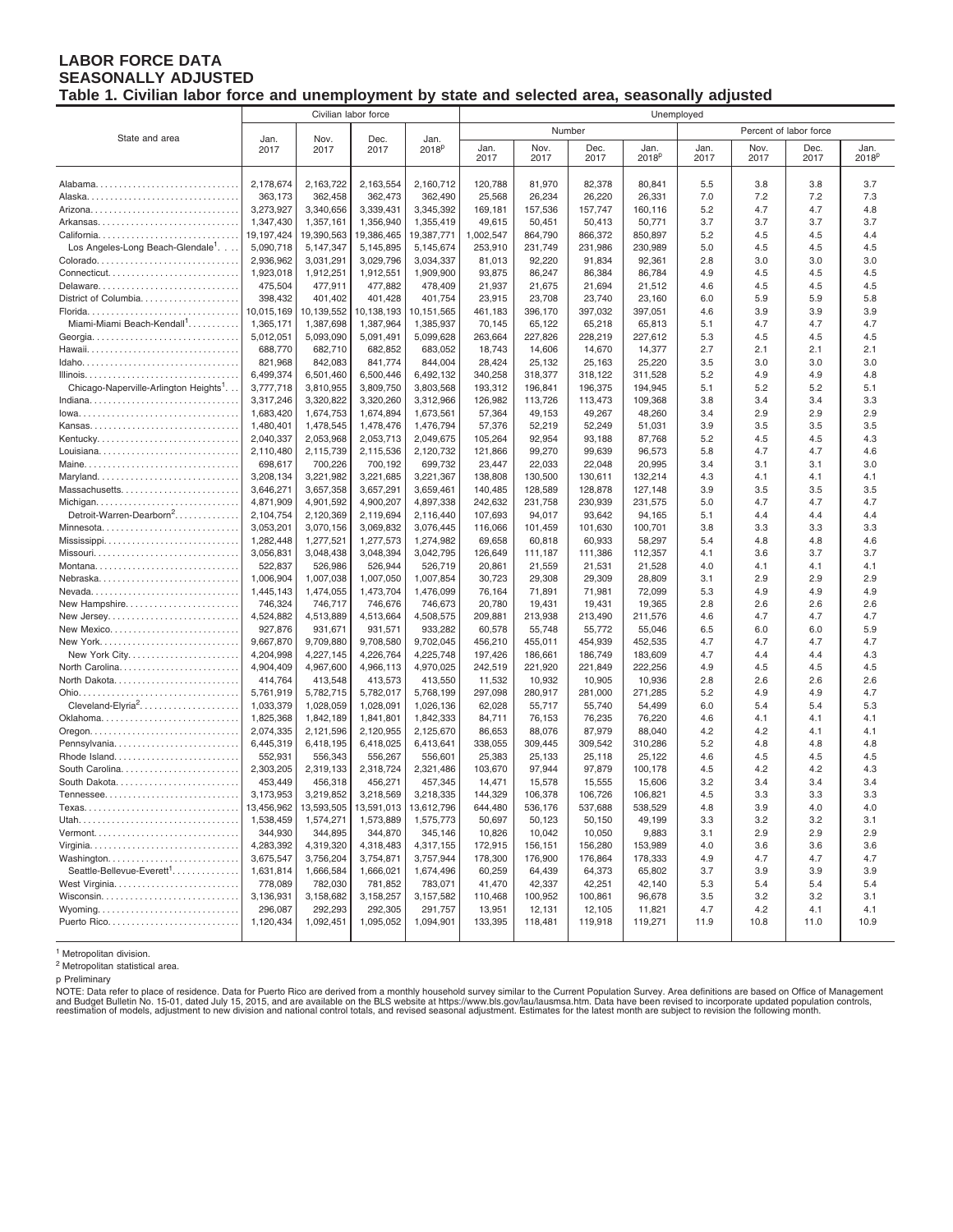#### **LABOR FORCE DATA NOT SEASONALLY ADJUSTED Table 2. Civilian labor force and unemployment by state and selected area, not seasonally adjusted**

|                                                |                        | Civilian labor force   |                        |                        | Unemployed        |                   |                   |                   |            |            |                        |                   |  |
|------------------------------------------------|------------------------|------------------------|------------------------|------------------------|-------------------|-------------------|-------------------|-------------------|------------|------------|------------------------|-------------------|--|
|                                                |                        | December               | January                |                        |                   |                   | Number            |                   |            |            | Percent of labor force |                   |  |
| State and area                                 |                        |                        |                        |                        | December          |                   | January           |                   |            | December   |                        | January           |  |
|                                                | 2016                   | 2017                   | 2017                   | 2018 <sup>p</sup>      | 2016              | 2017              | 2017              | 2018 <sup>p</sup> | 2016       | 2017       | 2017                   | 2018 <sup>p</sup> |  |
|                                                |                        |                        |                        |                        |                   |                   |                   |                   |            |            |                        |                   |  |
|                                                | 2,172,732              | 2,150,786              | 2,166,222              | 2,140,002              | 119,416           | 73,328            | 131,097           | 88,788            | 5.5        | 3.4        | 6.1                    | 4.1               |  |
|                                                | 358,887                | 357,686                | 357,885                | 357,615                | 25,482            | 25,985            | 27,889            | 29,053            | 7.1        | 7.3        | 7.8                    | 8.1               |  |
|                                                | 3,255,748              | 3,347,605              | 3,269,210              | 3,349,661              | 158,121           | 153,192           | 171,978           | 170,187           | 4.9        | 4.6        | 5.3                    | 5.1               |  |
|                                                | 1,334,800              | 1,342,354              | 1,324,831              | 1,326,514              | 48,194            | 48,463            | 55,766            | 57,887            | 3.6        | 3.6        | 4.2                    | 4.4               |  |
|                                                | 19,074,644             | 19,318,482             | 19,134,501             | 19,294,630             | 981,571           | 803,663           | 1,075,469         | 886,694           | 5.1        | 4.2        | 5.6                    | 4.6               |  |
| Los Angeles-Long Beach-Glendale <sup>1</sup> . | 5,072,907              | 5,129,929              | 5,066,895              | 5,118,030              | 240,336           | 211,073           | 264,074           | 242,653           | 4.7        | 4.1        | 5.2                    | 4.7               |  |
|                                                | 2,912,079              | 3,031,829              | 2,921,097              | 3,016,296              | 78,662            | 89,514            | 93,987            | 100,974           | 2.7        | 3.0        | 3.2                    | 3.3               |  |
|                                                | 1,901,689              | 1,895,645              | 1,913,714              | 1,889,133              | 82,526            | 75,196            | 105,609           | 99,821            | 4.3        | 4.0        | 5.5                    | 5.3               |  |
| Delaware                                       | 474,152                | 477,137                | 473,939                | 478,773                | 19,500            | 19,425            | 23,805            | 22,678            | 4.1        | 4.1        | 5.0                    | 4.7               |  |
| District of Columbia                           | 395,158                | 400,171                | 397,637                | 401,814                | 22,418            | 21,616            | 24,698            | 22,251            | 5.7        | 5.4        | 6.2                    | 5.5               |  |
|                                                | 9,910,346              | 10,091,645             | 9,961,431              | 10,136,137             | 445,600           | 371,952           | 478,626           | 417,073           | 4.5        | 3.7        | 4.8                    | 4.1               |  |
| Miami-Miami Beach-Kendall <sup>1</sup>         | 1,364,173<br>4,987,777 | 1,397,491<br>5,090,476 | 1,370,095<br>4,999,275 | 1,382,657<br>5,109,078 | 70,518<br>253,114 | 65,241<br>218,200 | 67,872<br>271,227 | 65,322<br>233,101 | 5.2<br>5.1 | 4.7<br>4.3 | 5.0<br>5.4             | 4.7<br>4.6        |  |
|                                                | 687,191                | 682,638                | 689,890                | 684,967                | 16,678            | 12,014            | 19,417            | 14,091            | 2.4        | 1.8        | 2.8                    | 2.1               |  |
|                                                | 814,865                | 840,982                | 815,245                | 840,156                | 28,222            | 24,269            | 35,223            | 32,522            | $3.5\,$    | 2.9        | 4.3                    | 3.9               |  |
|                                                | 6,468,250              | 6,464,968              | 6,463,342              | 6,409,025              | 342,424           | 302,301           | 396,820           | 338,868           | 5.3        | 4.7        | 6.1                    | 5.3               |  |
| Chicago-Naperville-Arlington Heights'          | 3,752,535              | 3,782,099              | 3,755,969              | 3,742,620              | 191,837           | 184,399           | 213,863           | 208,225           | 5.1        | 4.9        | 5.7                    | 5.6               |  |
|                                                | 3,289,777              | 3,280,820              | 3,297,408              | 3,267,470              | 129,271           | 100,908           | 147,369           | 116,349           | 3.9        | 3.1        | 4.5                    | 3.6               |  |
|                                                | 1,676,850              | 1,664,423              | 1,672,857              | 1,659,476              | 58,553            | 47,974            | 72,507            | 59,893            | 3.5        | 2.9        | 4.3                    | 3.6               |  |
| Kansas                                         | 1,476,368              | 1,471,948              | 1,473,335              | 1,463,524              | 51,817            | 44,738            | 62,172            | 50,994            | 3.5        | 3.0        | 4.2                    | 3.5               |  |
|                                                | 2,028,148              | 2,038,066              | 2,025,656              | 2,024,976              | 98,425            | 77,872            | 119,983           | 86,632            | 4.9        | 3.8        | 5.9                    | 4.3               |  |
|                                                | 2,088,190              | 2,103,197              | 2,083,942              | 2,111,818              | 109,992           | 84,742            | 128,914           | 93,973            | 5.3        | 4.0        | 6.2                    | 4.4               |  |
|                                                | 692,853                | 692,068                | 688,389                | 688,658                | 23,597            | 18,043            | 27,862            | 23,106            | 3.4        | 2.6        | 4.0                    | 3.4               |  |
| Maryland                                       | 3,187,898              | 3,198,599              | 3,190,881              | 3,205,095              | 130,727           | 122,544           | 150,410           | 149,087           | 4.1        | 3.8        | 4.7                    | 4.7               |  |
| Massachusetts                                  | 3,619,871              | 3,636,531              | 3,627,043              | 3,651,720              | 125,054           | 111,847           | 162,189           | 145,884           | 3.5        | 3.1        | 4.5                    | 4.0               |  |
| Michigan                                       | 4,828,255              | 4,875,550              | 4,834,917              | 4,834,934              | 222,138           | 216,550           | 274,946           | 254,758           | 4.6        | 4.4        | 5.7                    | 5.3               |  |
| Detroit-Warren-Dearborn <sup>2</sup>           | 2,086,295              | 2,111,754              | 2,091,883              | 2,082,971              | 96,185            | 86,219            | 119,363           | 101,103           | 4.6        | 4.1        | 5.7                    | 4.9               |  |
| Minnesota                                      | 3,042,760              | 3,061,445              | 3,040,215              | 3,087,785              | 122,390           | 103,858           | 143,494           | 124,159           | 4.0        | 3.4        | 4.7                    | 4.0               |  |
| Mississippi                                    | 1,281,002              | 1,277,300              | 1,276,189              | 1,258,859              | 68,919            | 56,337            | 77,435            | 57,420            | 5.4<br>3.9 | 4.4<br>3.3 | 6.1<br>4.5             | 4.6<br>4.1        |  |
| Montana                                        | 3,035,649<br>517,766   | 3,020,519<br>522,394   | 3,031,770<br>518,281   | 2,996,565<br>520,150   | 116,931<br>22,125 | 99,395<br>22,008  | 135,084<br>26,010 | 121,960<br>26,502 | 4.3        | 4.2        | 5.0                    | 5.1               |  |
| Nebraska                                       | 1,001,110              | 1,001,779              | 997,092                | 1,000,205              | 29,790            | 28,001            | 35,531            | 30,752            | 3.0        | 2.8        | 3.6                    | 3.1               |  |
| Nevada                                         | 1,436,949              | 1,476,211              | 1,440,271              | 1,474,324              | 74,368            | 69,474            | 80,288            | 77,280            | 5.2        | 4.7        | 5.6                    | 5.2               |  |
| New Hampshire                                  | 742,857                | 740,737                | 744,046                | 744,354                | 19,305            | 16,849            | 24,220            | 22,917            | 2.6        | 2.3        | 3.3                    | 3.1               |  |
| New Jersey                                     | 4,504,128              | 4,479,374              | 4,491,221              | 4,457,434              | 190,096           | 186,168           | 225,051           | 213,611           | 4.2        | 4.2        | 5.0                    | 4.8               |  |
| New Mexico                                     | 931,945                | 937,403                | 923,909                | 934,178                | 57,415            | 51,696            | 62,251            | 53,774            | 6.2        | 5.5        | 6.7                    | 5.8               |  |
| New York                                       | 9,570,093              | 9,586,148              | 9,619,811              | 9,660,257              | 434,380           | 424,725           | 504,064           | 495,166           | 4.5        | 4.4        | 5.2                    | 5.1               |  |
| New York City                                  | 4,175,723              | 4,189,865              | 4,198,273              | 4,229,084              | 188,083           | 165,902           | 210,580           | 193,695           | 4.5        | 4.0        | 5.0                    | 4.6               |  |
| North Carolina                                 | 4,846,495              | 4,927,249              | 4,862,112              | 4,936,295              | 233,335           | 213,913           | 254,184           | 230,510           | 4.8        | 4.3        | 5.2                    | 4.7               |  |
|                                                | 408,953                | 406,978                | 408,548                | 407,849                | 11,896            | 10,669            | 14,617            | 13,853            | 2.9        | 2.6        | 3.6                    | 3.4               |  |
|                                                | 5,714,376              | 5,732,467              | 5,707,205              | 5,664,761              | 285,099           | 259,783           | 348,531           | 288,940           | 5.0        | 4.5        | 6.1                    | 5.1               |  |
| Cleveland-Elyria <sup>2</sup>                  | 1,013,960              | 1,005,220              | 1,020,714              | 1,009,745              | 57,180            | 48,039            | 67,500            | 56,457            | 5.6        | 4.8        | 6.6                    | 5.6               |  |
|                                                | 1,822,280              | 1,840,707              | 1,814,031              | 1,829,474              | 82,306            | 72,319            | 87,175            | 78,520            | 4.5        | 3.9        | 4.8                    | 4.3               |  |
| Pennsylvania                                   | 2,051,368<br>6,378,452 | 2,111,916<br>6,358,094 | 2,046,258<br>6,404,529 | 2,109,910<br>6,357,047 | 81,002<br>307,475 | 81,190<br>278,310 | 92,291<br>362,867 | 91,447<br>334,393 | 3.9<br>4.8 | 3.8<br>4.4 | 4.5<br>5.7             | 4.3<br>5.3        |  |
| Rhode Island                                   | 552,583                | 556,897                | 550,631                | 553,971                | 23,648            | 23,412            | 30,506            | 29,414            | 4.3        | 4.2        | 5.5                    | 5.3               |  |
| South Carolina                                 | 2,279,600              | 2,300,845              | 2,286,257              | 2,311,069              | 102,401           | 96,152            | 111,744           | 116,489           | 4.5        | 4.2        | 4.9                    | 5.0               |  |
|                                                | 449,994                | 453,465                | 446,373                | 453,811                | 14,943            | 15,962            | 16,731            | 17,827            | 3.3        | 3.5        | 3.7                    | 3.9               |  |
| $T$ ennessee                                   | 3,148,644              | 3,202,657              | 3,155,420              | 3,191,120              | 140,504           | 98,979            | 157,652           | 120,411           | 4.5        | 3.1        | 5.0                    | 3.8               |  |
|                                                | 13,392,778             | 13,598,061             | 13,417,349             | 13,622,067             | 609,193           | 501,845           | 668,364           | 567,978           | 4.5        | 3.7        | 5.0                    | 4.2               |  |
| Utah                                           | 1,529,690              | 1,577,752              | 1,533,230              | 1,569,425              | 46,407            | 44,924            | 54,321            | 49,129            | 3.0        | 2.8        | 3.5                    | 3.1               |  |
|                                                | 343,733                | 342,891                | 343,487                | 344,592                | 9,683             | 8,556             | 12,709            | 11,293            | 2.8        | 2.5        | 3.7                    | 3.3               |  |
|                                                | 4,236,792              | 4,274,412              | 4,250,782              | 4,280,035              | 162,858           | 142,929           | 185,374           | 156,865           | 3.8        | 3.3        | 4.4                    | 3.7               |  |
| Washington                                     | 3,646,617              | 3,748,141              | 3,663,456              | 3,740,630              | 180,652           | 182,468           | 204,904           | 208,639           | 5.0        | 4.9        | 5.6                    | 5.6               |  |
| Seattle-Bellevue-Everett <sup>1</sup>          | 1,613,459              | 1,663,045              | 1,619,926              | 1,686,825              | 56,047            | 60,936            | 61,630            | 72,866            | 3.5        | 3.7        | 3.8                    | 4.3               |  |
|                                                | 767,366                | 773,775                | 768,887                | 776,029                | 39,608            | 40,372            | 47,255            | 45,394            | 5.2        | 5.2        | 6.1                    | 5.8               |  |
|                                                | 3,114,613              | 3,132,675              | 3,107,321              | 3,126,200              | 104,301           | 84,035            | 125,018           | 96,542            | 3.3        | 2.7        | 4.0                    | 3.1               |  |
|                                                | 295,135                | 289,592                | 293,765                | 287,074                | 14,684            | 11,632            | 16,787            | 13,076            | 5.0        | 4.0        | 5.7                    | 4.6               |  |
|                                                | 1,135,009              | 1,110,787              | 1,119,964              | 1,098,935              | 136,076           | 109,768           | 130,462           | 117,735           | 12.0       | 9.9        | 11.6                   | 10.7              |  |

<sup>1</sup> Metropolitan division.

<sup>2</sup> Metropolitan statistical area.

p Preliminary

NOTE: Data refer to place of residence. Data for Puerto Rico are derived from a monthly household survey similar to the Current Population Survey. Area definitions are based on Office of<br>Management and Budget Bulletin No.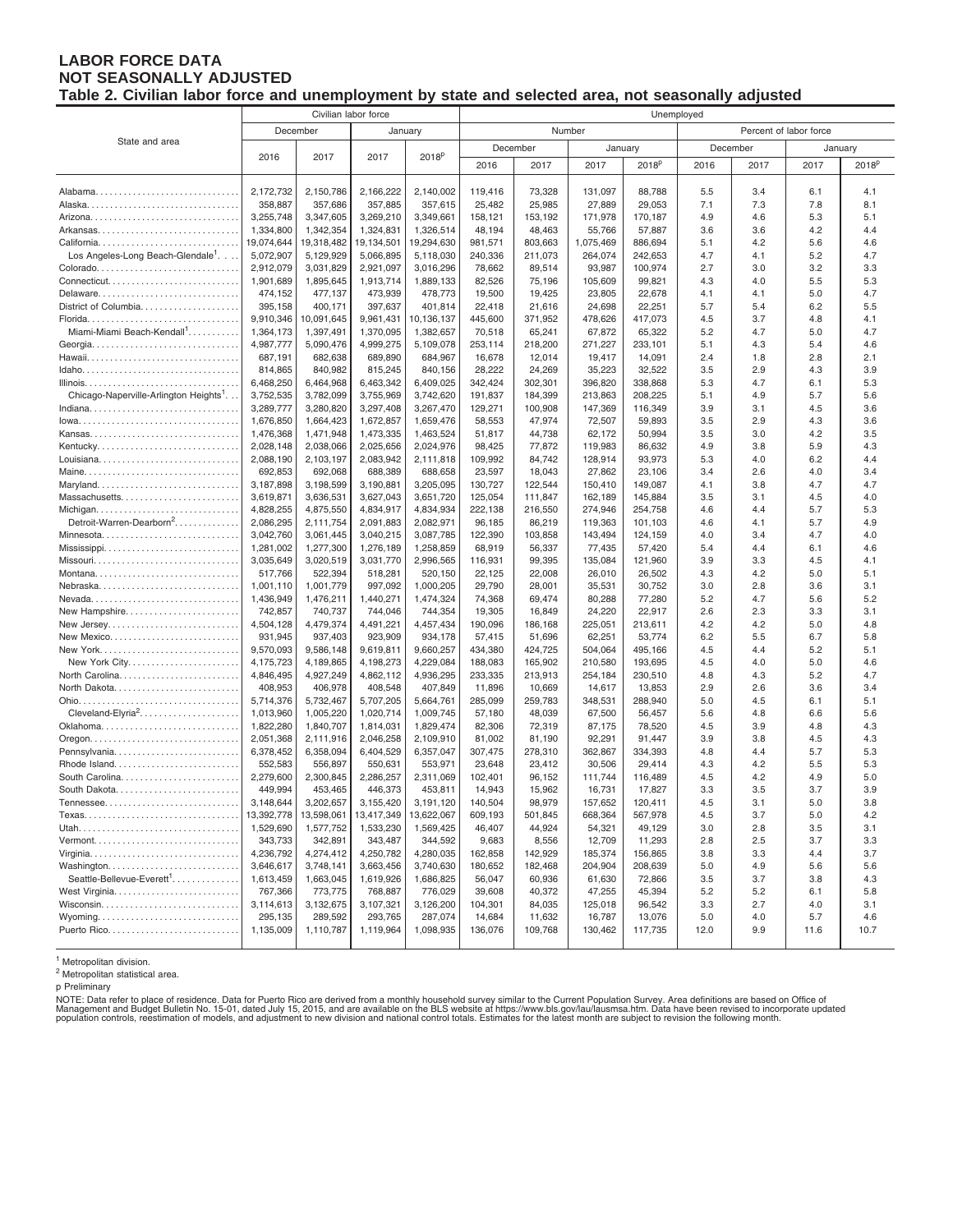#### **ESTABLISHMENT DATA SEASONALLY ADJUSTED**

**Table 3. Employees on nonfarm payrolls by state and selected industry sector, seasonally adjusted**

[In thousands]

|                                                         | Total <sup>1</sup>     |                        |                        |                        |                                          | Construction       |              | Manufacturing                            |             |                  |                                         |                                         |
|---------------------------------------------------------|------------------------|------------------------|------------------------|------------------------|------------------------------------------|--------------------|--------------|------------------------------------------|-------------|------------------|-----------------------------------------|-----------------------------------------|
| <b>State</b>                                            | Jan.                   | Nov.                   | Dec.                   | Jan.                   | Jan.                                     | Nov.               | Dec.         | Jan.                                     | Jan.        | Nov.             | Dec.                                    | Jan.                                    |
|                                                         | 2017                   | 2017                   | 2017                   | 2018 <sup>p</sup>      | 2017                                     | 2017               | 2017         | 2018 <sup>p</sup>                        | 2017        | 2017             | 2017                                    | 2018 <sup>p</sup>                       |
|                                                         | 2,011.1                | 2,020.0                | 2,020.2                | 2,025.1                | 85.4                                     | 85.9               | 85.1         | 85.3                                     | 263.2       | 263.2            | 265.0                                   | 264.6                                   |
|                                                         | 329.1                  | 326.5                  | 326.5                  | 327.2                  | 15.3                                     | 15.5               | 15.8         | 16.2                                     | 11.7        | 11.9             | 12.5                                    | 12.4                                    |
|                                                         | 2,742.8                | 2,791.0                | 2.795.1                | 2,801.5                | 139.9                                    | 149.9              | 151.3        | 152.0                                    | 161.2       | 167.3            | 169.1                                   | 169.0                                   |
|                                                         | 1,234.7                | 1,241.9                | 1,239.0                | 1,240.3                | 51.1                                     | 51.8               | 51.3         | 51.0                                     | 156.2       | 158.0            | 157.9                                   | 158.1                                   |
|                                                         | 16,638.3               | 16,967.9               | 17,002.9               | 17,038.4               | 772.3                                    | 831.5              | 836.7        | 847.8                                    | 1,313.7     | 1,314.6          | 1,316.4                                 | 1,318.5                                 |
|                                                         | 2,626.5                | 2,680.7                | 2,686.8                | 2,693.9                | 159.5                                    | 167.2              | 169.7        | 171.2                                    | 143.4       | 144.0            | 144.2                                   | 144.5                                   |
|                                                         | 1,683.5                | 1,679.9                | 1,685.6                | 1,689.0                | 58.4                                     | 58.0               | 57.3         | 57.0                                     | 157.6       | 161.9            | 163.8                                   | 163.3                                   |
|                                                         | 456.5                  | 457.2                  | 455.5                  | 457.6                  | 21.7                                     | 22.2               | 22.5         | 22.4                                     | 26.0        | 25.7             | 25.8                                    | 25.9                                    |
| District of Columbia <sup>2</sup>                       | 786.8                  | 793.5                  | 794.0                  | 793.9                  | 15.0                                     | 15.6               | 15.7         | 15.8                                     | 1.2         | 1.3              | 1.3                                     | 1.3                                     |
|                                                         | 8,519.6                | 8,631.4                | 8,660.0                | 8,670.5                | 495.6                                    | 514.1              | 519.1        | 524.2                                    | 361.2       | 365.8            | 366.8                                   | 366.6                                   |
|                                                         | 4,421.3                | 4,482.2                | 4,487.2                | 4,486.6                | 182.8                                    | 188.3              | 189.6        | 188.9                                    | 394.3       | 399.7            | 399.8                                   | 399.0                                   |
|                                                         | 652.3                  | 652.8                  | 657.0                  | 658.9                  | 36.8                                     | 37.3               | 37.3         | 37.2                                     | 14.0        | 14.2             | 14.0                                    | 13.9                                    |
|                                                         | 708.9                  | 726.1                  | 728.1                  | 728.6                  | 43.6                                     | 46.8               | 47.3         | 47.4                                     | 65.4        | 67.9             | 68.2                                    | 68.3                                    |
|                                                         | 6,034.3                | 6,081.9                | 6,081.2                | 6,081.4                | 217.4                                    | 222.7              | 222.7        | 221.6                                    | 565.9       | 583.3            | 586.0                                   | 586.1                                   |
|                                                         | 3,095.7                | 3,111.3                | 3,114.9                | 3,116.0                | 136.5                                    | 137.3              | 138.7        | 141.1                                    | 527.6       | 531.2            | 532.7                                   | 532.9                                   |
|                                                         | 1,569.7                | 1,577.1                | 1,582.6                | 1,583.5                | 78.5                                     | 74.8               | 73.5         | 73.9                                     | 213.3       | 220.4            | 223.0                                   | 224.3                                   |
|                                                         | 1,402.4                | 1,408.9                | 1,411.3                | 1.411.5                | 61.6                                     | 59.5               | 60.1         | 60.1                                     | 160.4       | 162.6            | 162.5                                   | 163.1                                   |
|                                                         | 1,917.2                | 1,923.2                | 1,924.0                | 1,922.2                | 77.3                                     | 76.2               | 75.8         | 75.7                                     | 250.3       | 249.9            | 249.7                                   | 250.8                                   |
|                                                         | 1,970.1                | 1,968.0                | 1,970.3                | 1,970.6                | 145.7                                    | 142.9              | 144.4        | 142.3                                    | 134.4       | 132.9            | 134.2                                   | 134.9                                   |
|                                                         | 622.6                  | 622.2                  | 623.8                  | 623.0                  | 28.0                                     | 28.3               | 28.0         | 27.6                                     | 50.9        | 51.1             | 51.3                                    | 51.0                                    |
|                                                         | 2,720.3                | 2,727.1                | 2,716.1                | 2,729.0                | 163.6                                    | 162.3              | 161.5        | 163.8                                    | 106.3       | 107.7            | 107.6                                   | 107.8                                   |
| Massachusetts                                           | 3,593.5                | 3,626.0                | 3,628.6                | 3,622.5                | 148.6                                    | 156.0              | 157.2        | 155.8                                    | 244.8       | 245.3            | 246.3                                   | 245.5                                   |
|                                                         | 4,355.1                | 4,389.3                | 4,394.8                | 4,400.3                | 158.7                                    | 165.2              | 167.6        | 169.0                                    | 614.4       | 616.4            | 617.8                                   | 615.8                                   |
|                                                         | 2,923.9                | 2,941.2                | 2,943.7                | 2,946.2                | 118.6                                    | 120.9              | 122.5        | 122.6                                    | 317.9       | 318.5            | 317.9                                   | 318.2                                   |
|                                                         | 1,150.4                | 1,158.7                | 1,162.0                | 1,162.6                | 44.2                                     | 42.6               | 43.0         | 43.6                                     | 143.7       | 143.8            | 144.9                                   | 143.7                                   |
|                                                         | 2,856.1                | 2,879.5                | 2,880.6                | 2,885.5                | 122.2                                    | 123.2              | 121.6        | 119.2                                    | 264.8       | 268.2            | 269.4                                   | 269.9                                   |
|                                                         | 470.9                  | 474.1                  | 476.7                  | 476.7                  | 27.8                                     | 27.4               | 27.8         | 28.3                                     | 19.8        | 20.1             | 20.1                                    | 19.9                                    |
| Nebraska <sup>2</sup>                                   | 1,017.9                | 1,019.3                | 1,021.1                | 1,021.7                | 51.9                                     | 51.2               | 51.5         | 50.3                                     | 97.3        | 99.1             | 99.4                                    | 99.3                                    |
|                                                         | 1,323.4                | 1,353.3                | 1,359.8                | 1,361.1                | 80.6                                     | 84.7               | 86.5         | 88.4                                     | 44.9        | 50.3             | 50.6                                    | 51.0                                    |
| New Hampshire                                           | 672.4                  | 679.9                  | 677.9                  | 680.1                  | 26.0                                     | 27.3               | 26.9         | 27.4                                     | 68.8        | 69.9             | 69.8                                    | 69.7                                    |
| New Jersey                                              | 4,109.1                | 4,150.5                | 4,146.8                | 4,159.8                | 154.9                                    | 153.3              | 151.5        | 153.3                                    | 243.4       | 244.9            | 246.5                                   | 246.5                                   |
| New Mexico                                              | 829.8                  | 836.3                  | 835.8                  | 837.7                  | 44.3                                     | 47.1               | 47.2         | 48.6                                     | 26.5        | 26.9             | 27.0                                    | 27.1                                    |
|                                                         | 9,476.8                | 9,567.6                | 9,573.0                | 9,570.2                | 381.8                                    | 386.7              | 386.9        | 386.9                                    | 447.8       | 444.5            | 444.1                                   | 444.9                                   |
| North Carolina                                          | 4,387.7                | 4,437.2                | 4,449.2                | 4,457.9                | 206.0                                    | 209.5              | 210.5        | 212.3                                    | 465.5       | 467.5            | 468.1                                   | 469.2                                   |
| North Dakota                                            | 431.2                  | 427.0                  | 426.2                  | 423.6                  | 29.1                                     | 25.5               | 24.9         | 24.5                                     | 24.4        | 24.9             | 24.9                                    | 25.0                                    |
|                                                         | 5,521.8                | 5,532.5                | 5,534.3                | 5,546.4                | 209.7                                    | 214.8              | 213.5        | 216.1                                    | 686.3       | 692.7            | 695.3                                   | 693.9                                   |
|                                                         | 1.647.5                | 1,676.0                | 1,677.9                | 1.673.9                | 77.9                                     | 77.6               | 79.3         | 78.9                                     | 126.0       | 129.5            | 129.1                                   | 129.2                                   |
|                                                         | 1,851.2                | 1,887.0                | 1,896.8                | 1,901.8                | 93.2                                     | 98.3               | 99.7         | 100.7                                    | 188.1       | 190.0            | 191.7                                   | 192.5                                   |
| Pennsylvania                                            | 5,923.1                | 5,976.8                | 5,993.6                | 5,987.3                | 243.7                                    | 253.4              | 256.2        | 251.9                                    | 559.8       | 560.8            | 562.6                                   | 563.3                                   |
| Rhode Island                                            | 491.6                  | 497.6                  | 497.9                  | 497.7                  | 18.4                                     | 18.7               | 18.7         | 19.0                                     | 40.3        | 41.0             | 41.5                                    | 41.6                                    |
| South Carolina                                          | 2,084.3                | 2,105.2                | 2,110.0                | 2,113.1                | 101.2                                    | 101.7              | 102.8        | 102.9                                    | 238.7       | 241.9            | 242.8                                   | 245.9                                   |
| South Dakota <sup>2</sup>                               | 433.7                  | 436.8                  | 438.2                  | 439.5                  | 23.5                                     | 23.5               | 23.6         | 23.7                                     | 42.2        | 43.5             | 44.1                                    | 44.2                                    |
|                                                         | 2,993.5                | 3,028.3                | 3,027.0                | 3,025.5                | 122.6                                    | 125.3              | 124.4        | 125.1                                    | 347.8       | 350.2            | 349.5                                   | 348.4                                   |
|                                                         | 12,127.8               | 12,338.0               | 12,352.3               | 12,368.3               | 705.2                                    | 727.1              | 731.8        | 733.3                                    | 841.8       | 857.2            | 858.1                                   | 860.5                                   |
|                                                         | 1,449.9                | 1,485.7                | 1,490.3                | 1,495.2                | 94.3                                     | 100.3              | 101.6        | 102.2                                    | 128.1       | 129.8            | 130.6                                   | 131.4                                   |
|                                                         | 313.7                  | 314.5                  | 313.5                  | 314.1                  | 15.3                                     | 15.0               | 14.9         | 15.0                                     | 29.7        | 29.3             | 29.2                                    | 29.4                                    |
|                                                         | 3,940.2                | 3,956.6                | 3,954.1                | 3,960.1                | 191.6                                    | 196.1              | 197.3        | 196.7                                    | 233.2       | 234.3            | 236.4                                   | 236.6                                   |
|                                                         | 3,285.7                | 3,361.4                | 3,369.9                | 3,376.7                | 194.1                                    | 205.7              | 207.5        | 210.6                                    | 286.5       | 282.4            | 284.5                                   | 285.2                                   |
| West Virginia                                           | 745.3                  | 747.1                  | 748.6                  | 748.8                  | 29.8                                     | 33.9               | 34.3         | 34.1                                     | 46.7        | 47.0             | 47.2                                    | 47.0                                    |
|                                                         | 2,940.6                | 2,946.2                | 2,953.3                | 2,962.5                | 115.0                                    | 116.5              | 117.3        | 118.1                                    | 465.6       | 471.6            | 472.6                                   | 474.6                                   |
| Puerto Rico <sup>2</sup><br>Virgin Islands <sup>3</sup> | 280.7<br>890.7<br>38.4 | 281.9<br>842.2<br>35.9 | 283.3<br>846.4<br>35.3 | 284.3<br>847.9<br>35.7 | 20.0<br>22.0<br>$\overline{\phantom{a}}$ | 19.1<br>20.3<br>L. | 19.5<br>21.1 | 19.6<br>20.2<br>$\overline{\phantom{0}}$ | 9.2<br>73.0 | 9.5<br>70.2<br>- | 9.6<br>69.8<br>$\overline{\phantom{0}}$ | 9.6<br>69.7<br>$\overline{\phantom{0}}$ |

1 Includes mining and logging, information, and other services (except public administration), not shown separately.

<sup>2</sup> Mining and logging is combined with construction.

<sup>3</sup> Missing series (denoted by '-') are not published seasonally adjusted because the seasonal component, which is small relative to the trend-cycle and irregular components,<br>cannot be separated with sufficient precision.

p Preliminary

NOTE: Data are counts of jobs by place of work. Data have been revised to reflect 2017 benchmarks and updated seasonal adjustment factors. Seasonally adjusted data from<br>January 2013 are subject to revision. Some seasonally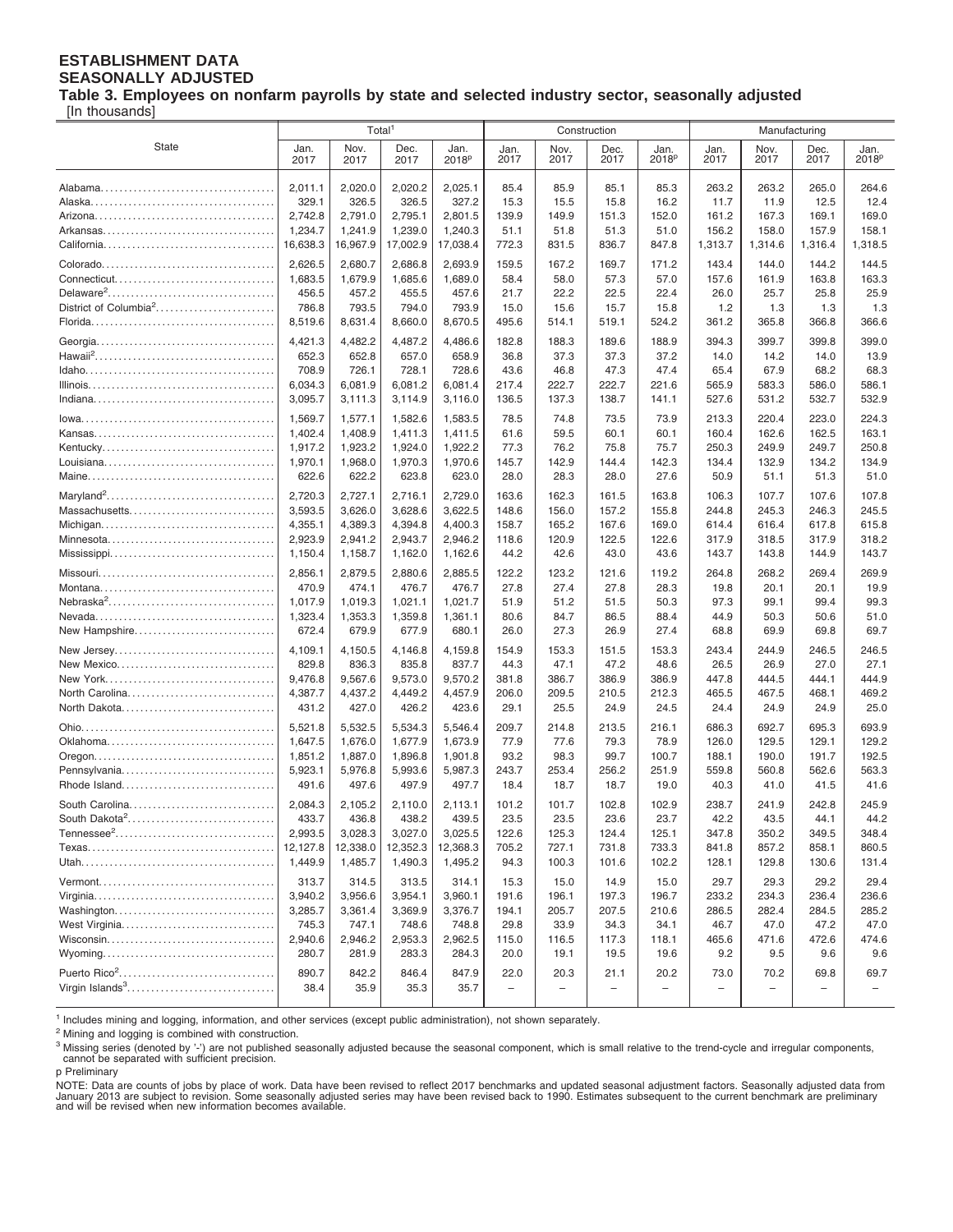#### **ESTABLISHMENT DATA SEASONALLY ADJUSTED**

**Table 3. Employees on nonfarm payrolls by state and selected industry sector, seasonally adjusted-Continued** [In thousands]

|                             | Trade, transportation, and utilities |                  |                  |                           | <b>Financial activities</b> |                   |               |                                  | Professional and business services |                          |                          |                           |
|-----------------------------|--------------------------------------|------------------|------------------|---------------------------|-----------------------------|-------------------|---------------|----------------------------------|------------------------------------|--------------------------|--------------------------|---------------------------|
| <b>State</b>                | Jan.<br>2017                         | Nov.<br>2017     | Dec.<br>2017     | Jan.<br>2018 <sup>p</sup> | Jan.<br>2017                | Nov.<br>2017      | Dec.<br>2017  | Jan.<br>2018 <sup>p</sup>        | Jan.<br>2017                       | Nov.<br>2017             | Dec.<br>2017             | Jan.<br>2018 <sup>p</sup> |
|                             | 380.5                                | 378.0            | 375.7            | 376.7                     | 96.3                        | 96.4              | 96.3          | 96.4                             | 236.8                              | 240.9                    | 240.6                    | 241.3                     |
|                             | 65.1                                 | 63.5             | 63.3             | 63.1                      | 12.0                        | 11.7              | 11.7          | 11.8                             | 28.1                               | 27.9                     | 27.8                     | 28.3                      |
|                             | 522.0                                | 524.5            | 523.3            | 526.1                     | 210.5                       | 217.6             | 215.5         | 217.6                            | 417.3                              | 422.1                    | 422.0                    | 422.5                     |
|                             | 251.8                                | 250.9            | 249.6            | 249.8                     | 52.5                        | 53.1              | 53.4          | 53.6                             | 143.3                              | 145.2                    | 144.9                    | 145.6                     |
|                             | 3,025.3                              | 3,062.1          | 3,064.5          | 3,075.3                   | 828.8                       | 834.0             | 835.5         | 836.5                            | 2,536.2                            | 2,582.3                  | 2,591.8                  | 2,584.5                   |
|                             | 458.6                                | 463.2            | 464.2            | 466.7                     | 166.1                       | 167.4             | 166.6         | 167.6                            | 407.7                              | 417.6                    | 418.1                    | 418.0                     |
|                             | 298.9                                | 297.6            | 299.6            | 301.2                     | 128.5                       | 128.0             | 127.8         | 128.0                            | 218.4                              | 216.9                    | 219.3                    | 220.8                     |
| Delaware                    | 81.7                                 | 81.2             | 80.6             | 81.5                      | 47.8                        | 48.0              | 47.8          | 47.6                             | 62.1                               | 62.7                     | 61.7                     | 62.6                      |
| District of Columbia        | 33.0                                 | 33.6             | 33.2             | 33.6                      | 30.1                        | 30.0              | 30.1          | 30.8                             | 166.4                              | 166.6                    | 166.9                    | 166.8                     |
|                             | 1,739.8                              | 1,754.8          | 1,758.4          | 1,751.5                   | 555.7                       | 571.2             | 572.5         | 570.7                            | 1,311.8                            | 1,336.1                  | 1,339.5                  | 1,347.8                   |
|                             | 933.2                                | 944.3            | 945.0            | 946.9                     | 240.0                       | 241.2             | 239.7         | 239.7                            | 666.9                              | 674.5                    | 675.5                    | 678.8                     |
|                             | 121.5                                | 121.1            | 120.7            | 121.8                     | 28.8                        | 28.3              | 28.4          | 28.5                             | 81.8                               | 81.5                     | 82.0                     | 83.0                      |
|                             | 139.4                                | 140.9            | 141.5            | 140.8                     | 34.8                        | 36.0              | 36.2          | 36.6                             | 89.8                               | 90.2                     | 90.2                     | 89.8                      |
|                             | 1,216.3                              | 1,215.3          | 1,215.1          | 1,213.0                   | 389.3                       | 392.9             | 392.1         | 393.4                            | 934.8                              | 941.9                    | 941.5                    | 939.7                     |
|                             | 598.1                                | 597.5            | 598.1            | 599.5                     | 134.9                       | 137.3             | 135.8         | 135.7                            | 334.4                              | 340.0                    | 337.7                    | 337.0                     |
|                             | 315.5                                | 313.8            | 315.5            | 313.6                     | 108.4                       | 110.1             | 111.3         | 111.4                            | 137.6                              | 140.6                    | 140.7                    | 140.1                     |
|                             | 268.1                                | 268.8            | 268.9            | 267.2                     | 78.7                        | 77.8              | 77.8          | 77.7                             | 176.5                              | 179.9                    | 179.5                    | 180.1                     |
| Kentucky                    | 399.7                                | 405.5            | 406.4            | 407.7                     | 93.7                        | 92.5              | 93.0          | 93.0                             | 215.4                              | 214.0                    | 213.7                    | 213.1                     |
|                             | 385.5                                | 377.1            | 376.4            | 376.3                     | 92.3                        | 91.6              | 91.4          | 91.2                             | 208.5                              | 216.1                    | 215.9                    | 215.2                     |
|                             | 120.5                                | 119.1            | 119.9            | 120.8                     | 31.2                        | 31.3              | 31.5          | 31.4                             | 66.4                               | 67.1                     | 67.5                     | 67.4                      |
|                             | 468.6                                | 468.1            | 465.7            | 466.8                     | 145.6                       | 146.4             | 146.0         | 145.2                            | 445.1                              | 445.5                    | 442.3                    | 449.0                     |
| Massachusetts               | 579.5                                | 578.8            | 577.7            | 577.4                     | 221.2                       | 221.5             | 221.9         | 221.6                            | 561.0                              | 570.5                    | 571.8                    | 574.3                     |
|                             | 787.7                                | 788.5            | 788.2            | 789.1                     | 217.1                       | 218.7             | 218.8         | 219.5                            | 646.4                              | 648.4                    | 649.8                    | 652.5                     |
| Minnesota                   | 538.1                                | 537.8            | 540.1            | 540.5                     | 179.7                       | 179.5             | 179.4         | 178.0                            | 374.9                              | 376.1                    | 376.1                    | 376.6                     |
|                             | 232.2                                | 232.5            | 233.3            | 232.8                     | 44.1                        | 45.0              | 44.9          | 45.2                             | 107.5                              | 110.8                    | 112.4                    | 112.1                     |
|                             | 546.8                                | 545.2            | 545.4            | 548.0                     | 172.2                       | 173.3             | 174.2         | 174.5                            | 378.9                              | 391.2                    | 390.8                    | 391.8                     |
|                             | 94.7                                 | 94.5             | 94.9             | 94.5                      | 24.3                        | 24.4              | 24.7          | 24.7                             | 40.9                               | 41.4                     | 41.8                     | 41.8                      |
|                             | 202.9                                | 203.7            | 203.4            | 203.9                     | 73.6                        | 74.1              | 74.4          | 74.9                             | 117.7                              | 117.3                    | 117.9                    | 117.5                     |
|                             | 246.4                                | 252.8            | 255.2            | 251.9                     | 63.9                        | 65.6              | 65.5          | 65.0                             | 179.9                              | 179.2                    | 182.5                    | 183.8                     |
| New Hampshire               | 140.7                                | 141.1            | 140.4            | 141.6                     | 35.1                        | 35.3              | 35.1          | 34.9                             | 81.0                               | 81.7                     | 81.5                     | 81.6                      |
| New Jersey                  | 877.9                                | 893.8            | 891.1            | 895.2                     | 247.4                       | 248.1             | 246.4         | 247.4                            | 667.3                              | 665.9                    | 667.3                    | 673.1                     |
| New Mexico                  | 138.0                                | 136.3            | 136.2            | 137.2                     | 33.6                        | 34.4              | 34.6          | 34.6                             | 103.8                              | 105.0                    | 104.4                    | 104.1                     |
|                             | 1,576.2                              | 1,579.6          | 1,578.8          | 1,573.8                   | 713.3                       | 719.4             | 719.7         | 719.8                            | 1,305.7                            | 1,327.6                  | 1,329.9                  | 1,332.9                   |
| North Carolina              | 824.3                                | 831.4            | 833.7            | 832.7                     | 230.2                       | 234.2             | 235.0         | 235.8                            | 613.6                              | 627.2                    | 631.7                    | 634.7                     |
| North Dakota                | 95.0                                 | 93.9             | 94.2             | 94.0                      | 24.2                        | 24.3              | 24.5          | 24.1                             | 34.7                               | 34.4                     | 34.1                     | 33.8                      |
|                             | 1,027.6                              | 1,021.1          | 1,021.2          | 1,022.5                   | 304.8                       | 308.2             | 310.7         | 311.0                            | 727.5                              | 719.5                    | 714.2                    | 720.1                     |
| Oklahoma                    | 303.6                                | 306.0            | 306.1            | 306.2                     | 78.3                        | 79.8              | 79.6          | 79.0                             | 182.6                              | 186.0                    | 186.0                    | 185.8                     |
|                             | 349.4                                | 351.2            | 352.0            | 351.9                     | 98.6                        | 100.8             | 101.2         | 101.6                            | 240.8                              | 244.9                    | 245.8                    | 245.6                     |
| Pennsylvania                | 1,131.0                              | 1,127.1          | 1,128.2          | 1,130.0                   | 318.7                       | 322.2             | 322.5         | 322.7                            | 799.8                              | 809.4                    | 809.5                    | 808.5                     |
| Rhode Island                | 76.5                                 | 76.6             | 75.9             | 76.1                      | 35.7                        | 36.5              | 36.7          | 36.4                             | 66.5                               | 68.6                     | 68.9                     | 68.5                      |
| South Carolina              | 398.7                                | 399.1            | 398.7            | 401.1                     | 101.7                       | 101.9             | 101.6         | 101.1                            | 276.1                              | 280.5                    | 278.7                    | 276.9                     |
| South Dakota                | 87.7                                 | 86.4             | 86.2             | 86.5                      | 29.3                        | 29.4              | 29.6          | 30.0                             | 31.4                               | 31.4                     | 31.8                     | 32.6                      |
|                             | 620.6                                | 622.0            | 620.5            | 621.4                     | 156.0                       | 159.3             | 159.4         | 159.9                            | 405.3                              | 406.2                    | 409.6                    | 408.1                     |
|                             | 2,443.7<br>275.0                     | 2,470.4<br>281.4 | 2,470.4<br>281.4 | 2,472.8<br>282.4          | 745.7                       | 765.5<br>84.8     | 764.5<br>84.9 | 764.5<br>85.6                    | 1,651.7<br>204.3                   | 1,689.2<br>207.3         | 1,691.9                  | 1,693.9<br>207.8          |
|                             |                                      |                  |                  |                           | 83.3                        |                   |               |                                  |                                    |                          | 206.8                    |                           |
|                             | 55.6                                 | 54.7             | 54.8             | 55.0                      | 12.0                        | 12.1              | 12.2          | 12.3                             | 28.3                               | 28.4                     | 28.1                     | 28.1                      |
|                             | 664.0                                | 660.1            | 662.0            | 659.3                     | 203.4                       | 206.1             | 206.2         | 205.9                            | 721.1                              | 732.8                    | 730.0                    | 733.3                     |
| Washington                  | 618.0                                | 634.8<br>132.2   | 633.8<br>131.9   | 637.3                     | 151.4                       | 156.6             | 156.4<br>26.8 | 155.7                            | 409.4                              | 422.9                    | 423.3<br>66.6            | 425.3                     |
| West Virginia               | 132.6<br>543.2                       | 538.6            | 539.6            | 132.2<br>543.2            | 26.7<br>153.0               | 26.9<br>151.6     | 150.8         | 26.8<br>151.0                    | 66.1<br>323.4                      | 65.8<br>326.5            | 327.9                    | 65.5<br>325.6             |
|                             | 52.3                                 | 52.2             | 52.4             | 52.4                      | 10.7                        | 11.0              | 10.9          | 11.0                             | 18.1                               | 18.9                     | 19.1                     | 19.2                      |
|                             |                                      |                  |                  |                           |                             |                   |               |                                  |                                    |                          |                          |                           |
| Puerto Rico                 | 173.9                                | 160.3            | 161.0            | 162.6                     | 42.6                        | 41.9              | 41.9<br>L,    | 42.0<br>$\overline{\phantom{0}}$ | 116.2                              | 113.0                    | 113.1                    | 113.0                     |
| Virgin Islands <sup>1</sup> | 8.0                                  | 7.1              | 7.2              | 7.4                       | $\qquad \qquad -$           | $\qquad \qquad -$ |               |                                  |                                    | $\overline{\phantom{0}}$ | $\overline{\phantom{0}}$ |                           |

<sup>1</sup> Missing series (denoted by '-') are not published seasonally adjusted because the seasonal component, which is small relative to the trend-cycle and irregular components, cannot be separated with sufficient precision.

p Preliminary

NOTE: Data are counts of jobs by place of work. Data have been revised to reflect 2017 benchmarks and updated seasonal adjustment factors. Seasonally adjusted data<br>from January 2013 are subject to revision. Some seasonally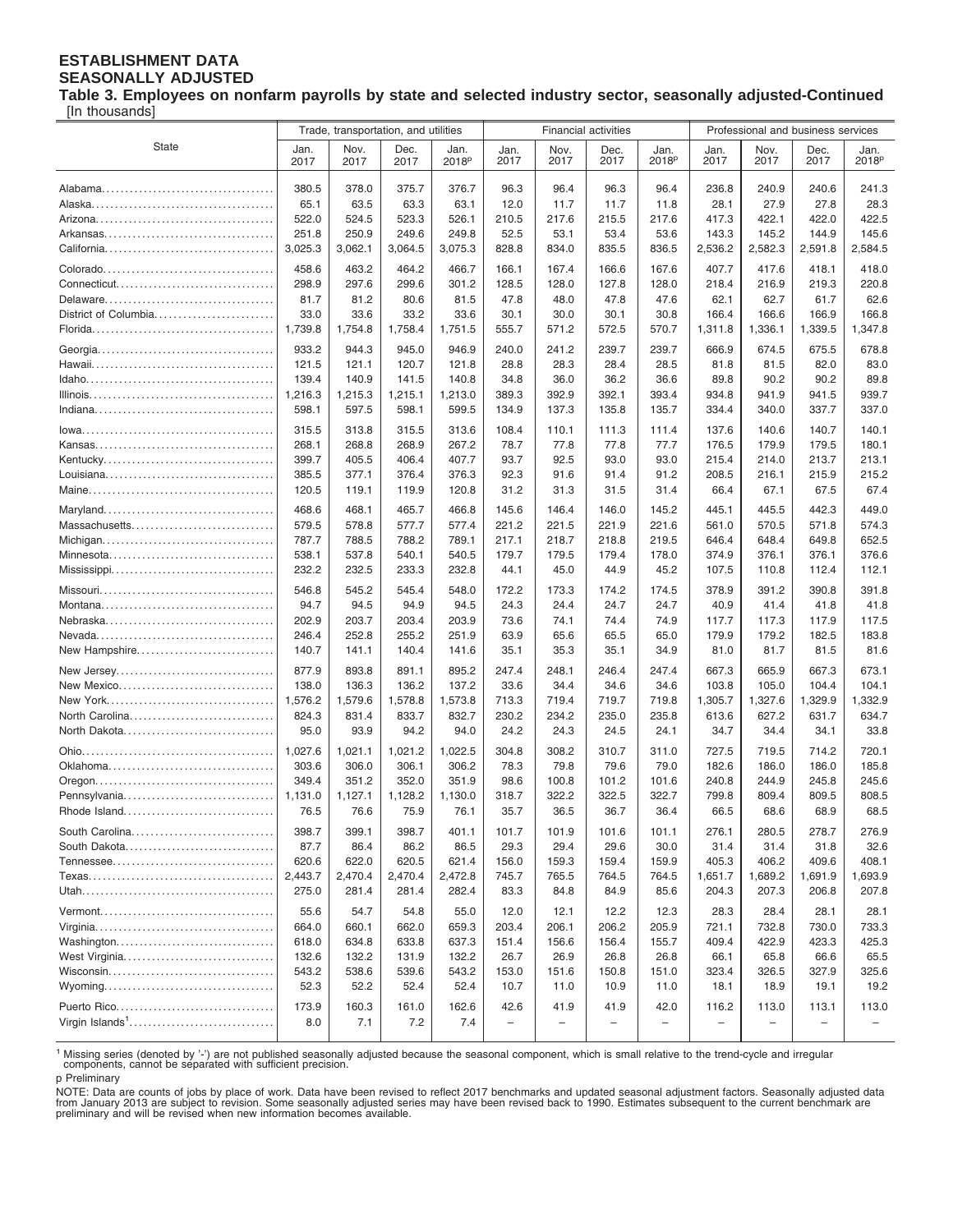#### **ESTABLISHMENT DATA SEASONALLY ADJUSTED**

**Table 3. Employees on nonfarm payrolls by state and selected industry sector, seasonally adjusted-Continued** [In thousands]

|                                |                  | Education and health services |                  |                           |                | Leisure and hospitality |                |                           | Government       |                  |                  |                           |
|--------------------------------|------------------|-------------------------------|------------------|---------------------------|----------------|-------------------------|----------------|---------------------------|------------------|------------------|------------------|---------------------------|
| <b>State</b>                   | Jan.<br>2017     | Nov.<br>2017                  | Dec.<br>2017     | Jan.<br>2018 <sup>p</sup> | Jan.<br>2017   | Nov.<br>2017            | Dec.<br>2017   | Jan.<br>2018 <sup>p</sup> | Jan.<br>2017     | Nov.<br>2017     | Dec.<br>2017     | Jan.<br>2018 <sup>p</sup> |
|                                | 240.4            | 243.4                         | 243.0            | 244.2                     | 200.7          | 202.4                   | 204.9          | 207.0                     | 384.1            | 384.8            | 384.4            | 383.7                     |
|                                | 49.3             | 49.9                          | 49.7             | 49.5                      | 35.3           | 35.5                    | 35.5           | 35.8                      | 81.6             | 80.8             | 80.4             | 80.5                      |
|                                | 421.3            | 431.3                         | 431.7            | 433.9                     | 313.3          | 320.5                   | 323.9          | 322.3                     | 412.5            | 412.7            | 412.7            | 411.9                     |
|                                | 185.5            | 187.7                         | 188.0            | 188.7                     | 116.0          | 116.8                   | 115.7          | 115.4                     | 210.4            | 211.4            | 211.3            | 211.2                     |
|                                | 2,590.6          | 2,671.3                       | 2,675.6          | 2,686.3                   | 1,927.6        | 1,974.5                 | 1,979.6        | 1,986.0                   | 2,541.1          | 2,574.6          | 2,579.1          | 2,580.2                   |
|                                |                  |                               |                  |                           |                |                         |                |                           |                  |                  |                  |                           |
|                                | 330.3<br>333.2   | 333.7                         | 334.5            | 336.5                     | 328.4          | 339.3                   | 340.4          | 340.3                     | 429.7            | 439.7            | 440.0            | 439.8                     |
|                                |                  | 335.8                         | 336.1            | 336.5                     | 156.4          | 153.5                   | 154.6          | 154.5                     | 234.6            | 231.2            | 231.1            | 230.8<br>66.6             |
| District of Columbia           | 77.4<br>133.1    | 78.6<br>137.4                 | 78.3<br>137.2    | 78.3<br>137.2             | 50.2<br>75.2   | 49.1<br>76.9            | 49.0<br>76.9   | 49.4<br>76.7              | 66.2<br>241.7    | 66.5<br>239.0    | 66.4<br>238.5    | 237.9                     |
|                                | 1,265.4          | 1,275.0                       | 1,279.8          | 1,282.5                   | 1,193.2        | 1,214.0                 | 1,221.7        | 1,225.6                   | 1,104.8          | 1,109.2          | 1,111.4          | 1,111.3                   |
|                                |                  |                               |                  |                           |                |                         |                |                           |                  |                  |                  |                           |
|                                | 564.5            | 575.3                         | 579.0            | 579.6                     | 472.9          | 481.7                   | 485.6          | 484.0                     | 685.4            | 691.0            | 686.4            | 686.0                     |
|                                | 84.1<br>101.3    | 85.3<br>104.5                 | 86.1<br>104.8    | 85.8                      | 121.4          | 125.3<br>76.6           | 126.1          | 126.6<br>77.1             | 127.0            | 123.2            | 125.5            | 125.0<br>125.3            |
|                                | 919.2            | 925.7                         | 923.7            | 105.0<br>925.4            | 73.9<br>604.0  | 613.9                   | 76.4<br>613.9  | 617.9                     | 123.3<br>828.8   | 125.0<br>831.2   | 125.1<br>830.8   | 829.9                     |
|                                | 462.9            | 474.7                         | 476.7            | 476.3                     | 308.2          | 304.5                   | 306.6          | 308.3                     | 428.2            | 426.1            | 426.0            | 424.1                     |
|                                |                  |                               |                  |                           |                |                         |                |                           |                  |                  |                  |                           |
|                                | 230.6            | 231.3                         | 232.2            | 232.4                     | 143.2          | 144.9                   | 146.4          | 146.3                     | 260.4            | 259.6            | 259.2            | 260.5                     |
|                                | 196.5<br>270.8   | 198.2<br>272.9                | 198.5<br>273.0   | 199.0<br>271.9            | 128.1<br>196.0 | 129.5<br>197.3          | 131.2<br>197.6 | 131.6<br>195.1            | 255.1<br>315.7   | 256.6<br>314.9   | 256.8<br>314.6   | 256.7<br>315.4            |
|                                | 313.1            | 315.3                         | 315.6            | 317.8                     | 230.5          | 234.5                   | 236.3          | 236.4                     | 328.2            | 326.2            | 325.6            | 325.2                     |
|                                | 126.9            | 128.3                         | 128.5            | 128.3                     | 67.3           | 66.0                    | 66.1           | 66.0                      | 99.7             | 100.1            | 99.8             | 99.8                      |
|                                |                  |                               |                  |                           |                |                         |                |                           |                  |                  |                  |                           |
|                                | 454.7            | 467.6                         | 467.4            | 470.9                     | 279.7          | 275.8                   | 273.0          | 274.5                     | 505.1            | 503.5            | 503.4            | 501.7                     |
| Massachusetts                  | 791.0            | 796.7                         | 795.6            | 790.8                     | 365.2          | 374.6                   | 375.6          | 375.1                     | 453.6            | 452.2            | 452.8            | 450.9                     |
| Minnesota                      | 669.2<br>528.1   | 671.1<br>538.9                | 671.7<br>540.3   | 673.6<br>538.6            | 430.3<br>269.1 | 439.0<br>269.5          | 437.9<br>269.2 | 436.4<br>270.4            | 600.4<br>423.5   | 609.4<br>428.0   | 610.0<br>427.0   | 609.7<br>429.7            |
|                                | 142.2            | 145.8                         | 145.7            | 146.1                     | 134.4          | 136.6                   | 136.4          | 137.0                     | 243.0            | 243.2            | 243.1            | 243.7                     |
|                                |                  |                               |                  |                           |                |                         |                |                           |                  |                  |                  |                           |
|                                | 461.8            | 468.1                         | 467.1            | 470.4                     | 302.2          | 305.5                   | 307.8          | 305.9                     | 434.8            | 432.8            | 432.3            | 433.2                     |
|                                | 76.0             | 76.5                          | 77.0             | 76.8                      | 64.6           | 66.0                    | 66.5           | 66.6                      | 91.0             | 91.7             | 91.7             | 92.1                      |
|                                | 154.6            | 154.6                         | 154.9            | 155.1                     | 91.4           | 92.6                    | 93.5           | 94.6                      | 173.2            | 172.4            | 172.0            | 172.9                     |
| New Hampshire                  | 130.7<br>123.2   | 136.0<br>124.4                | 136.8<br>124.7   | 137.4<br>125.5            | 348.9<br>70.4  | 350.5<br>72.1           | 349.1<br>71.7  | 349.3<br>71.2             | 158.7<br>89.5    | 163.8<br>89.9    | 163.2<br>89.8    | 163.8<br>89.9             |
|                                |                  |                               |                  |                           |                |                         |                |                           |                  |                  |                  |                           |
| New Jersey                     | 686.1            | 705.2                         | 704.5            | 705.0                     | 372.7          | 378.4                   | 380.8          | 378.2                     | 614.1            | 615.3            | 614.0            | 615.9                     |
| New Mexico                     | 139.0            | 140.2                         | 140.1            | 140.4                     | 96.1           | 97.8                    | 97.8           | 97.9                      | 187.6            | 187.0            | 187.2            | 187.2                     |
|                                | 1,980.9<br>595.0 | 2,026.6<br>601.8              | 2,026.2          | 2,022.0                   | 935.2<br>488.8 | 944.2<br>494.8          | 947.5          | 947.8<br>498.8            | 1,451.6<br>728.5 | 1,448.4<br>734.5 | 1,449.1<br>734.5 | 1,450.7<br>735.6          |
| North Carolina<br>North Dakota | 62.8             | 63.0                          | 602.7<br>63.1    | 603.5<br>63.0             | 39.3           | 38.2                    | 496.7<br>37.7  | 37.4                      | 83.3             | 81.7             | 81.6             | 81.2                      |
|                                |                  |                               |                  |                           |                |                         |                |                           |                  |                  |                  |                           |
|                                | 924.3            | 928.9                         | 929.7            | 931.3                     | 556.8          | 564.0                   | 566.1          | 564.4                     | 786.4            | 782.3            | 782.0            | 785.2                     |
|                                | 232.8            | 235.2                         | 236.1            | 233.9                     | 165.7          | 171.6                   | 171.6          | 170.8                     | 349.2            | 351.2            | 351.0            | 351.5                     |
| Pennsylvania                   | 268.6<br>1,234.2 | 276.3<br>1,265.7              | 276.8<br>1,270.0 | 297.2<br>1,265.4          | 203.1<br>564.0 | 210.4<br>568.0          | 213.5<br>572.9 | 212.8<br>575.7            | 306.1<br>701.9   | 309.0<br>701.3   | 309.9<br>699.7   | 293.2<br>699.2            |
| Rhode Island                   | 106.2            | 107.9                         | 108.0            | 108.3                     | 58.1           | 58.0                    | 57.7           | 57.3                      | 60.5             | 60.9             | 60.9             | 60.8                      |
| South Carolina                 | 243.9            | 248.3                         | 248.7            | 248.8                     | 252.5          | 255.1                   | 259.6          | 259.8                     | 364.6            | 366.5            | 366.8            | 367.2                     |
| South Dakota                   | 71.1             | 73.3                          | 73.1             | 73.0                      | 47.1           | 46.8                    | 47.5           | 46.9                      | 78.9             | 79.8             | 79.7             | 80.0                      |
|                                | 428.0            | 437.0                         | 436.5            | 436.7                     | 326.0          | 335.0                   | 335.5          | 335.3                     | 428.9            | 432.4            | 430.9            | 430.7                     |
|                                | 1,656.9          | 1,674.0                       | 1,674.3          | 1,677.1                   | 1,311.1        | 1,355.2                 | 1,359.7        | 1,358.0                   | 1,935.0          | 1,940.8          | 1,942.7          | 1,946.3                   |
|                                | 195.3            | 200.4                         | 201.3            | 201.2                     | 140.9          | 148.5                   | 149.8          | 149.3                     | 242.1            | 245.4            | 245.7            | 246.9                     |
|                                | 65.0             | 65.9                          | 65.9             | 65.9                      | 36.9           | 38.1                    | 37.2           | 37.0                      | 55.2             | 55.8             | 55.9             | 55.8                      |
|                                | 528.3            | 532.0                         | 528.9            | 531.0                     | 403.7          | 400.1                   | 397.9          | 400.5                     | 716.7            | 716.3            | 716.1            | 715.3                     |
| Washington                     | 468.7            | 481.6                         | 482.1            | 481.0                     | 328.1          | 332.6                   | 336.0          | 335.7                     | 580.1            | 589.4            | 589.9            | 589.6                     |
| West Virginia                  | 130.4            | 130.9                         | 130.9            | 132.1                     | 73.9           | 73.9                    | 74.0           | 73.9                      | 155.3            | 153.6            | 153.6            | 153.7                     |
|                                | 448.4            | 452.3                         | 453.0            | 453.2                     | 280.0          | 281.5                   | 283.3          | 284.2                     | 408.9            | 404.8            | 406.3            | 407.5                     |
|                                | 27.8             | 27.6                          | 27.9             | 28.0                      | 36.2           | 36.0                    | 36.2           | 36.6                      | 70.4             | 69.5             | 69.4             | 69.4                      |
|                                | 122.2            | 116.3                         | 116.4            | 116.4                     | 81.0           | 72.9                    | 77.0           | 78.2                      | 224.2            | 212.9            | 211.6            | 211.6                     |
| Virgin Islands                 | 2.5              | 2.4                           | 2.4              | 2.4                       | 7.7            | 6.3                     | 6.1            | 5.9                       | 10.9             | 10.7             | 10.5             | 10.6                      |
|                                |                  |                               |                  |                           |                |                         |                |                           |                  |                  |                  |                           |

p Preliminary

NOTE: Data are counts of jobs by place of work. Data have been revised to reflect 2017 benchmarks and updated seasonal adjustment factors. Seasonally adjusted data<br>from January 2013 are subject to revision. Some seasonally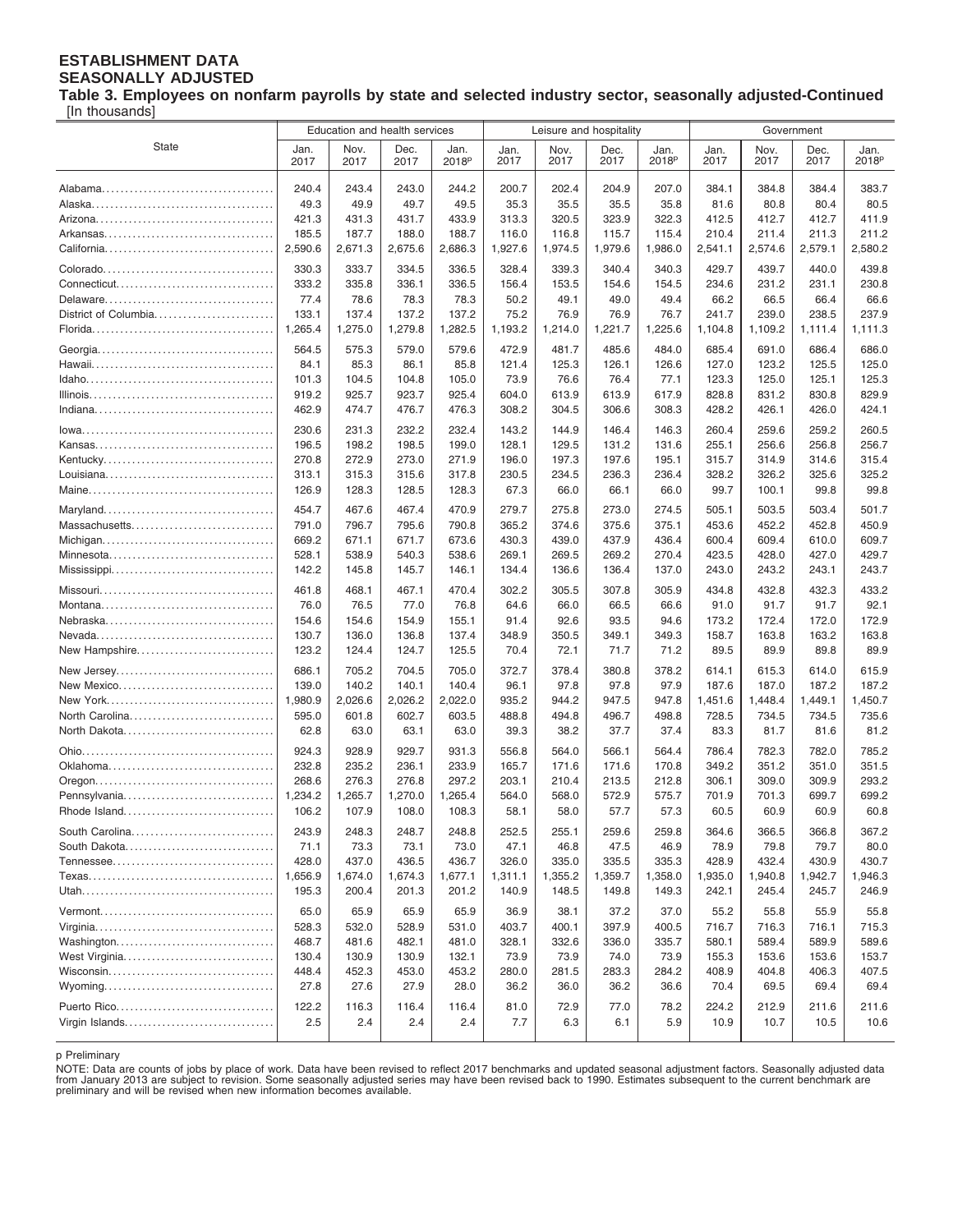#### **ESTABLISHMENT DATA NOT SEASONALLY ADJUSTED Table 4. Employees on nonfarm payrolls by state and selected industry sector, not seasonally adjusted**

[In thousands]

|                                   | Total              |                    |                    |                    |                          |                | Mining and logging       |                          | Construction   |                |                |                   |
|-----------------------------------|--------------------|--------------------|--------------------|--------------------|--------------------------|----------------|--------------------------|--------------------------|----------------|----------------|----------------|-------------------|
| <b>State</b>                      | December           |                    |                    | January            |                          | December       |                          | January                  |                | December       |                | January           |
|                                   | 2016               | 2017               | 2017               | 2018 <sup>p</sup>  | 2016                     | 2017           | 2017                     | 2018 <sup>p</sup>        | 2016           | 2017           | 2017           | 2018 <sup>p</sup> |
|                                   |                    |                    |                    |                    |                          |                |                          |                          |                |                |                |                   |
|                                   | 2,013.7            | 2,028.3            | 1,982.5            | 2,000.2            | 9.3                      | 9.8            | 9.6                      | 9.7                      | 84.7           | 84.3           | 83.2           | 81.8              |
|                                   | 316.1              | 312.3              | 310.5              | 309.2              | 13.7                     | 12.6           | 13.1                     | 12.2                     | 13.5           | 14.4           | 12.2           | 13.7              |
|                                   | 2,782.3            | 2,838.2            | 2,731.2            | 2,791.4            | 11.5                     | 11.6           | 11.3                     | 11.5                     | 137.6          | 151.1          | 136.8          | 148.9             |
|                                   | 1,241.9            | 1,244.9            | 1,216.6            | 1,222.9            | 6.0                      | 5.8            | 5.8                      | 5.6                      | 49.6           | 50.9           | 48.7           | 49.0              |
|                                   | 16,788.0           | 17,140.0           | 16,457.4           | 16,855.4           | 21.4                     | 21.9           | 20.9                     | 21.3                     | 782.0          | 827.0          | 746.5          | 811.9             |
|                                   | 2,646.0            | 2,704.7            | 2,591.6            | 2,657.8            | 23.4                     | 27.5           | 23.5                     | 27.5                     | 157.1          | 168.7          | 151.9          | 162.0             |
|                                   | 1,697.4            | 1,700.2            | 1,657.6            | 1,662.0            | 0.6                      | 0.5            | 0.5                      | 0.5                      | 57.8           | 56.0           | 53.0           | 50.5              |
|                                   | 458.7              | 458.7              | 446.5              | 447.3              | $\overline{\phantom{0}}$ | $\equiv$       | $\overline{\phantom{0}}$ | $\overline{\phantom{0}}$ | 21.5           | 22.7           | 20.7           | 21.3              |
| District of Columbia <sup>1</sup> | 789.4              | 797.1              | 779.5              | 786.9              | $\overline{\phantom{0}}$ | $\overline{a}$ | $\overline{\phantom{0}}$ | $\overline{\phantom{0}}$ | 15.2           | 15.5           | 14.5           | 15.3              |
|                                   | 8,596.2            | 8,754.5            | 8,487.9            | 8,644.7            | 5.6                      | 5.6            | 5.7                      | 5.6                      | 494.0          | 521.1          | 487.9          | 514.8             |
|                                   | 4,455.0            | 4,515.4            | 4,366.8            | 4,434.6            | 9.5                      | 9.6            | 9.4                      | 9.6                      | 182.2          | 189.9          | 178.4          | 183.1             |
|                                   | 656.2              | 665.5              | 645.5              | 654.2              | $\overline{\phantom{0}}$ | $\overline{a}$ | $\overline{\phantom{0}}$ | $\qquad \qquad -$        | 37.2           | 37.5           | 35.9           | 36.7              |
|                                   | 701.3              | 726.9              | 688.4              | 710.8              | 3.9                      | 3.5            | 3.6                      | 3.3                      | 41.5           | 45.9           | 39.0           | 43.1              |
|                                   | 6,083.5            | 6,117.4            | 5,907.3            | 5,948.3            | 7.8                      | 7.5            | 7.6                      | 7.2                      | 211.7          | 215.7          | 191.4          | 193.4             |
|                                   | 3,114.6            | 3,133.9            | 3,041.8            | 3,060.6            | 5.9                      | 6.0            | 5.7                      | 5.7                      | 132.7          | 136.3          | 124.2          | 127.1             |
|                                   | 1.578.5            | 1,586.0            | 1,536.3            | 1,552.7            | 2.1                      | 2.3            | 1.9                      | 1.9                      | 77.3           | 70.5           | 66.9           | 63.1              |
|                                   | 1.417.8            | 1,424.6            | 1,379.9            | 1,390.5            | 6.7                      | 6.9            | 6.6                      | 6.8                      | 60.3           | 59.2           | 57.5           | 55.8              |
|                                   | 1,936.9            | 1,943.1            | 1,886.7            | 1,892.4            | 10.3                     | 10.3           | 10.1                     | 10.2                     | 76.7           | 75.3           | 71.5           | 70.6              |
|                                   | 1,976.1<br>619.5   | 1,982.9<br>622.1   | 1,950.3<br>601.7   | 1,951.1<br>602.0   | 35.6<br>2.4              | 34.2<br>2.3    | 34.6<br>2.3              | 34.0<br>2.3              | 139.9<br>27.3  | 144.2<br>27.5  | 141.4<br>25.5  | 138.7<br>25.2     |
|                                   |                    |                    |                    |                    |                          |                |                          |                          |                |                |                |                   |
|                                   | 2,739.3            | 2,726.1            | 2.659.8            | 2.664.2            | 1.4                      | 1.2            | 1.3                      | 1.2                      | 163.2          | 159.6          | 156.3          | 157.1             |
| Massachusetts                     | 3,610.1            | 3,645.6            | 3,506.7            | 3,540.1            | 1.1                      | 1.1            | 1.0                      | 1.0                      | 148.0          | 156.6          | 137.5          | 145.4             |
| Minnesota                         | 4,368.7<br>2,911.1 | 4,410.2<br>2,941.5 | 4,281.6<br>2,866.5 | 4,322.8<br>2,886.7 | 6.9<br>6.2               | 7.0<br>6.3     | 6.6<br>6.1               | 6.7<br>6.1               | 151.9<br>110.0 | 161.1<br>114.6 | 143.5<br>100.7 | 151.8<br>104.5    |
|                                   | 1,153.6            | 1,167.5            | 1,137.6            | 1,151.3            | 7.0                      | 6.8            | 7.0                      | 6.6                      | 43.3           | 43.1           | 42.4           | 42.2              |
|                                   |                    |                    |                    |                    |                          |                |                          |                          |                |                |                |                   |
|                                   | 2,864.2<br>468.7   | 2,894.8<br>473.5   | 2,802.6<br>457.6   | 2,835.8            | 4.1                      | 4.3<br>6.9     | 4.0                      | 4.1                      | 122.0          | 122.0<br>26.5  | 115.5<br>23.5  | 111.4             |
|                                   | 1,020.5            | 1,024.8            | 998.4              | 463.5<br>1,004.3   | 6.8<br>1.0               | 1.0            | 6.7<br>0.9               | 6.6<br>0.9               | 26.1<br>49.0   | 48.5           | 46.1           | 24.7<br>44.3      |
|                                   | 1,323.6            | 1,365.9            | 1,306.9            | 1,342.7            | 14.0                     | 14.3           | 13.9                     | 14.1                     | 78.1           | 86.5           | 77.1           | 84.9              |
| New Hampshire                     | 678.2              | 681.6              | 661.3              | 669.4              | 1.0                      | 0.9            | 0.9                      | 0.8                      | 25.6           | 26.8           | 24.4           | 25.7              |
| New Jersey                        | 4,149.5            | 4,186.1            | 4,021.5            | 4,067.6            | 1.3                      | 1.3            | 1.2                      | 1.2                      | 154.8          | 151.7          | 143.8          | 142.5             |
| New Mexico                        | 833.5              | 840.9              | 818.5              | 825.5              | 19.3                     | 21.1           | 19.6                     | 20.3                     | 43.4           | 47.3           | 42.8           | 46.9              |
|                                   | 9,578.6            | 9,660.9            | 9,272.6            | 9,364.1            | 4.8                      | 4.9            | 4.2                      | 4.2                      | 375.6          | 381.1          | 355.4          | 355.9             |
| North Carolina                    | 4,409.2            | 4,484.6            | 4,319.9            | 4,397.9            | 5.6                      | 5.7            | 5.6                      | 5.7                      | 204.9          | 211.5          | 198.8          | 205.9             |
| North Dakota                      | 432.1              | 427.6              | 421.3              | 415.4              | 15.5                     | 18.7           | 15.4                     | 17.9                     | 27.5           | 22.8           | 23.8           | 20.3              |
|                                   | 5,534.9            | 5,560.6            | 5,404.8            | 5,428.9            | 11.2                     | 11.5           | 10.4                     | 11.2                     | 201.9          | 206.5          | 187.6          | 194.5             |
|                                   | 1,665.1            | 1,691.0            | 1,624.6<br>1.814.8 | 1,653.1            | 44.3                     | 50.7           | 44.1                     | 49.4                     | 76.8           | 79.0           | 75.0           | 75.9              |
| Pennsylvania                      | 1,860.5<br>5,957.1 | 1,904.0<br>6,037.8 | 5,811.5            | 1,867.1<br>5,874.1 | 7.0<br>24.3              | 6.9<br>27.6    | 6.6<br>24.1              | 6.6<br>27.0              | 91.6<br>234.6  | 97.8<br>250.9  | 87.2<br>221.1  | 95.6<br>231.4     |
| Rhode Island                      | 493.6              | 499.0              | 477.5              | 483.8              | 0.2                      | 0.2            | $0.2\,$                  | 0.2                      | 18.2           | 18.9           | 16.4           | 17.2              |
|                                   |                    |                    |                    |                    |                          |                |                          |                          |                |                |                |                   |
| South Carolina<br>South Dakota    | 2,084.9<br>432.5   | 2,114.5<br>435.4   | 2,045.7<br>421.3   | 2,077.1<br>426.8   | 4.3<br>0.9               | 4.2<br>0.9     | 4.2<br>0.8               | 4.2<br>0.8               | 100.5<br>21.5  | 102.4<br>21.4  | 99.0<br>19.2   | 101.9<br>19.8     |
|                                   | 3,028.8            | 3,061.3            | 2,947.4            | 2,986.3            | 4.0                      | 4.1            | 4.0                      | 4.0                      | 117.1          | 120.3          | 113.6          | 116.3             |
|                                   | 12,177.3           | 12,435.6           | 11,990.6           | 12,257.0           | 206.2                    | 231.2          | 208.8                    | 233.7                    | 696.8          | 729.7          | 688.4          | 721.5             |
|                                   | 1,455.9            | 1,500.4            | 1,432.0            | 1,473.3            | 8.1                      | 8.3            | 8.1                      | 8.2                      | 91.5           | 99.4           | 88.4           | 95.9              |
|                                   | 319.5              | 319.5              | 311.8              | 313.5              | 0.8                      | 0.8            | 0.7                      | 0.7                      | 14.8           | 14.8           | 13.5           | 13.3              |
|                                   | 3,956.4            | 3,976.6            | 3,874.4            | 3,896.2            | 8.0                      | 8.2            | 7.9                      | 8.1                      | 190.6          | 195.3          | 183.9          | 190.3             |
|                                   | 3,284.2            | 3,370.3            | 3,233.7            | 3,325.7            | 6.1                      | 6.0            | 5.9                      | 5.8                      | 190.4          | 201.7          | 184.8          | 198.9             |
| West Virginia                     | 751.6              | 756.7              | 729.5              | 732.3              | 20.5                     | 21.8           | 20.5                     | 22.2                     | 29.0           | 34.0           | 26.1           | 29.2              |
|                                   | 2,945.2            | 2,957.8            | 2,870.4            | 2,894.9            | 3.6                      | 4.3            | 3.5                      | 4.1                      | 109.4          | 112.9          | 102.0          | 105.3             |
|                                   | 278.4              | 280.4              | 272.0              | 275.7              | 18.6                     | 20.6           | 18.5                     | 20.6                     | 19.4           | 18.5           | 17.5           | 17.3              |
|                                   | 927.2              | 866.8              | 881.2              | 842.3              | 0.5                      | 0.5            | 0.5                      | 0.5                      | 24.4           | 21.6           | 20.6           | 19.2              |
|                                   | 38.5               | 35.4               | 38.2               | 35.6               | -                        |                |                          | $\overline{\phantom{0}}$ | 1.6            | 1.9            | 1.6            | 2.1               |
|                                   |                    |                    |                    |                    |                          |                |                          |                          |                |                |                |                   |

<sup>1</sup> Mining and logging is combined with construction.

p Preliminary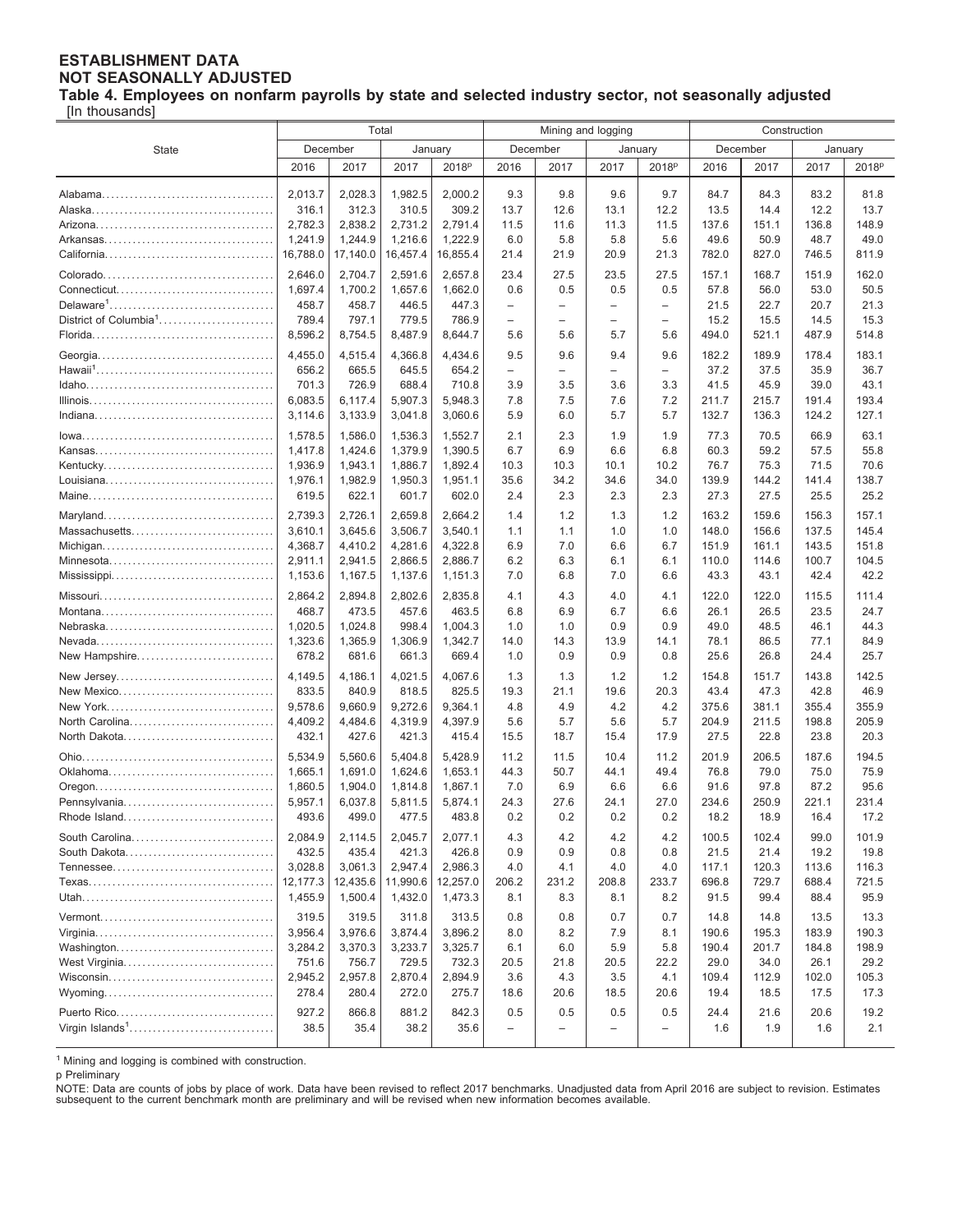#### **ESTABLISHMENT DATA NOT SEASONALLY ADJUSTED Table 4. Employees on nonfarm payrolls by state and selected industry sector, not seasonally adjusted-Continued**

[In thousands]

|                      | Manufacturing  |                |                | Trade, transportation, and utilities |                |                | Information    |                   |              |              |              |                   |
|----------------------|----------------|----------------|----------------|--------------------------------------|----------------|----------------|----------------|-------------------|--------------|--------------|--------------|-------------------|
| <b>State</b>         |                | December       | January        |                                      |                | December       |                | January           |              | December     |              | January           |
|                      | 2016           | 2017           | 2017           | 2018 <sup>p</sup>                    | 2016           | 2017           | 2017           | 2018 <sup>p</sup> | 2016         | 2017         | 2017         | 2018 <sup>p</sup> |
|                      |                |                |                |                                      |                |                |                |                   |              |              |              |                   |
|                      | 262.2          | 265.6          | 261.5          | 263.3                                | 388.9          | 384.8          | 376.8          | 374.8             | 20.8         | 21.3         | 20.5         | 21.3              |
|                      | 7.2            | 6.7            | 9.6            | 9.1                                  | 63.1           | 61.4           | 61.0           | 59.3              | 6.1          | 5.9          | 6.1          | 5.8               |
|                      | 161.9          | 169.9          | 160.9          | 168.8                                | 540.2          | 540.9          | 521.8          | 526.7             | 44.9         | 44.9         | 44.6         | 44.7              |
|                      | 156.2          | 158.0          | 155.8          | 158.2                                | 257.1          | 253.5          | 249.5          | 246.9             | 13.6         | 12.8         | 13.4         | 12.3              |
|                      | 1,307.8        | 1,310.2        | 1,298.5        | 1,302.9                              | 3,117.5        | 3,171.7        | 3,019.1        | 3,075.2           | 532.7        | 537.9        | 515.4        | 522.3             |
|                      | 143.6          | 144.7          | 142.2          | 143.3                                | 470.1          | 473.9          | 456.3          | 465.1             | 72.1         | 73.6         | 71.3         | 73.4              |
|                      | 157.5          | 164.1          | 157.0          | 162.2                                | 311.0          | 310.8          | 299.1          | 302.1             | 32.0         | 30.6         | 31.7         | 30.5              |
|                      | 26.0           | 26.0           | 25.9           | 25.7                                 | 84.3           | 83.4           | 80.6           | 80.6              | 4.7          | 4.5          | 4.6          | 4.4               |
| District of Columbia | 1.2            | 1.3            | 1.2            | 1.3                                  | 33.7           | 34.0           | 32.7           | 33.3              | 17.3         | 18.5         | 17.1         | 18.6              |
|                      | 360.7          | 368.5          | 358.6          | 366.2                                | 1,794.7        | 1,809.5        | 1,742.7        | 1,757.8           | 138.5        | 137.9        | 137.8        | 137.0             |
|                      | 394.1          | 402.0          | 393.1          | 399.7                                | 962.7          | 964.7          | 929.9          | 942.2             | 113.0        | 117.0        | 113.2        | 110.6             |
|                      | 14.4           | 14.1           | 13.9           | 13.8                                 | 125.3          | 123.4          | 121.7          | 122.1             | 8.7          | 9.1          | 8.9          | 8.8               |
|                      | 64.6           | 68.5           | 64.7           | 67.6                                 | 141.4          | 143.3          | 136.9          | 138.8             | 9.3          | 9.2          | 9.0          | 9.2               |
|                      | 572.5          | 588.0          | 563.0          | 581.5                                | 1,254.6        | 1,249.7        | 1,205.0        | 1,201.2           | 99.7         | 96.5         | 98.3         | 95.3              |
|                      | 527.3          | 533.4          | 525.2          | 530.3                                | 610.7          | 609.8          | 590.1          | 592.4             | 32.3         | 30.3         | 32.4         | 29.8              |
|                      | 213.3          | 222.8          | 212.1          | 223.0                                | 322.5          | 320.5          | 311.5          | 310.5             | 22.1         | 22.0         | 22.0         | 21.3              |
|                      |                | 163.5          | 159.7          | 162.1                                | 275.6          | 274.6          | 266.0          | 265.4             | 19.9         | 19.5         |              | 19.3              |
|                      | 160.5<br>250.9 | 250.5          | 249.5          | 250.5                                | 413.0          | 416.5          | 395.7          | 404.6             | 23.1         | 22.7         | 20.0<br>22.6 | 21.8              |
|                      | 134.3          | 134.3          | 133.6          | 133.9                                | 395.0          | 384.4          | 383.4          | 374.6             | 22.5         | 21.7         | 21.9         | 21.6              |
|                      | 51.2           | 51.8           | 49.9           | 49.9                                 | 123.6          | 123.1          | 118.0          | 119.6             | 7.7          | 7.1          | 7.6          | 7.1               |
|                      |                |                |                |                                      |                |                |                |                   |              |              |              |                   |
|                      | 106.7          | 107.7          | 105.2          | 107.0                                | 486.2          | 480.9          | 464.2          | 463.3             | 38.5         | 36.5         | 37.5         | 35.9              |
| Massachusetts        | 245.5          | 246.8          | 243.4          | 244.9                                | 595.2          | 593.0          | 574.9          | 573.2             | 90.5         | 89.8         | 89.7         | 90.7              |
| Minnesota            | 611.7          | 619.1<br>316.7 | 610.2<br>313.9 | 611.8<br>313.9                       | 805.1<br>546.3 | 805.3<br>551.5 | 776.8<br>531.9 | 779.7<br>534.7    | 57.1<br>50.8 | 55.9<br>50.3 | 56.5<br>50.4 | 55.0<br>49.8      |
|                      | 316.3<br>144.0 | 145.3          | 143.6          | 143.3                                | 238.6          | 239.2          | 230.9          | 232.1             | 12.1         | 11.4         | 11.7         | 11.1              |
|                      |                |                |                |                                      |                |                |                |                   |              |              |              |                   |
|                      | 265.0          | 269.9          | 262.8          | 267.6                                | 558.8          | 555.7          | 541.4          | 544.0             | 51.7         | 51.5         | 51.2         | 52.0              |
|                      | 19.9           | 20.4           | 19.4           | 19.6                                 | 95.7           | 95.9           | 93.1           | 92.8              | 6.4          | 6.4          | 6.4          | 6.6               |
|                      | 97.4           | 99.6           | 96.8           | 99.1                                 | 207.8          | 208.2          | 200.6          | 201.9             | 18.6         | 17.9         | 18.4         | 17.5              |
|                      | 45.0           | 50.5<br>70.0   | 44.6           | 50.7                                 | 252.8          | 263.2          | 245.3          | 250.6             | 14.0<br>12.6 | 14.4<br>12.5 | 14.4         | 14.4<br>12.4      |
| New Hampshire        | 68.9           |                | 68.5           | 69.3                                 | 145.5          | 144.6          | 140.0          | 141.6             |              |              | 12.6         |                   |
| New Jersey           | 244.2          | 247.2          | 241.3          | 244.4                                | 907.8          | 919.8          | 872.4          | 890.8             | 72.4         | 69.9         | 70.8         | 69.2              |
| New Mexico           | 26.3           | 27.0           | 26.1           | 26.9                                 | 140.9          | 139.5          | 136.9          | 136.3             | 13.6         | 11.5         | 12.9         | 11.1              |
|                      | 449.5          | 443.5          | 442.4          | 437.7                                | 1,631.4        | 1,629.6        | 1,566.2        | 1,568.4           | 273.4        | 270.3        | 262.9        | 262.8             |
| North Carolina       | 466.4          | 469.9          | 462.7          | 468.4                                | 846.0          | 855.3          | 815.5          | 825.6             | 79.2         | 80.7         | 78.2         | 79.5              |
| North Dakota         | 24.0           | 25.1           | 23.9           | 24.7                                 | 96.6           | 95.8           | 94.2           | 93.4              | 6.7          | 6.5          | 6.6          | 6.4               |
|                      | 686.8          | 696.5          | 682.8          | 690.5                                | 1,061.6        | 1,051.2        | 1,016.6        | 1,014.3           | 72.1         | 71.7         | 71.4         | 70.7              |
|                      | 127.5          | 129.4          | 125.4          | 129.4                                | 312.7          | 312.6          | 300.9          | 302.4             | 21.3         | 20.1         | 20.9         | 19.9              |
|                      | 186.9          | 190.4          | 184.4          | 188.0                                | 355.7          | 362.4          | 345.1          | 348.3             | 33.8         | 34.0         | 33.6         | 33.5              |
| Pennsylvania         | 559.7          | 564.2          | 556.0          | 558.5                                | 1,169.8        | 1,166.7        | 1,126.4        | 1,125.1           | 84.1         | 82.1         | 83.0         | 80.7              |
| Rhode Island         | 40.6           | 41.7           | 40.1           | 41.3                                 | 79.1           | 78.1           | 75.5           | 75.1              | 6.2          | 6.1          | 6.2          | 6.1               |
| South Carolina       | 238.2          | 243.6          | 237.9          | 245.5                                | 405.4          | 407.1          | 392.6          | 396.7             | 27.8         | 28.0         | 27.3         | 27.5              |
| South Dakota         | 42.2           | 44.2           | 41.9           | 43.2                                 | 88.8           | 86.8           | 86.3           | 85.7              | 5.7          | 5.7          | 5.8          | 5.7               |
|                      | 348.4          | 349.6          | 346.0          | 346.1                                | 637.3          | 635.5          | 614.5          | 617.8             | 45.5         | 45.7         | 45.1         | 43.9              |
|                      | 843.3          | 859.7          | 837.5          | 857.6                                | 2,508.8        | 2,530.9        | 2,436.1        | 2,465.9           | 203.0        | 201.3        | 201.0        | 198.8             |
|                      | 128.0          | 131.2          | 127.1          | 130.5                                | 281.8          | 288.6          | 272.7          | 279.7             | 38.0         | 39.4         | 38.0         | 38.9              |
|                      | 30.1           | 29.3           | 29.3           | 28.7                                 | 57.3           | 56.4           | 55.2           | 54.9              | 4.6          | 4.3          | 4.6          | 4.3               |
|                      | 233.5          | 236.6          | 231.3          | 235.8                                | 683.7          | 682.9          | 657.0          | 656.1             | 68.3         | 67.8         | 67.8         | 67.3              |
|                      | 284.6          | 282.0          | 282.5          | 281.5                                | 629.0          | 646.6          | 609.9          | 631.6             | 123.9        | 129.3        | 123.2        | 127.9             |
| West Virginia        | 46.9           | 47.2           | 46.3           | 46.5                                 | 138.4          | 137.3          | 130.9          | 131.1             | 9.5          | 8.3          | 9.2          | 8.3               |
|                      | 463.5          | 471.8          | 461.1          | 471.1                                | 555.3          | 553.3          | 536.7          | 537.6             | 48.9         | 47.4         | 48.7         | 46.4              |
|                      | 9.3            | 9.8            | 9.2            | 9.5                                  | 52.9           | 52.9           | 51.4           | 51.8              | 3.7          | 3.6          | 3.7          | 3.6               |
|                      | 75.3           | 70.9           | 72.4           | 69.6                                 | 185.5          | 168.3          | 174.7          | 163.8             | 17.4         | 17.0         | 17.5         | 16.7              |
| Virgin Islands       | 0.6            | 0.6            | 0.6            | 0.6                                  | 8.1            | 7.3            | 8.1            | 7.5               | 0.6          | 0.6          | 0.6          | 0.6               |
|                      |                |                |                |                                      |                |                |                |                   |              |              |              |                   |

p Preliminary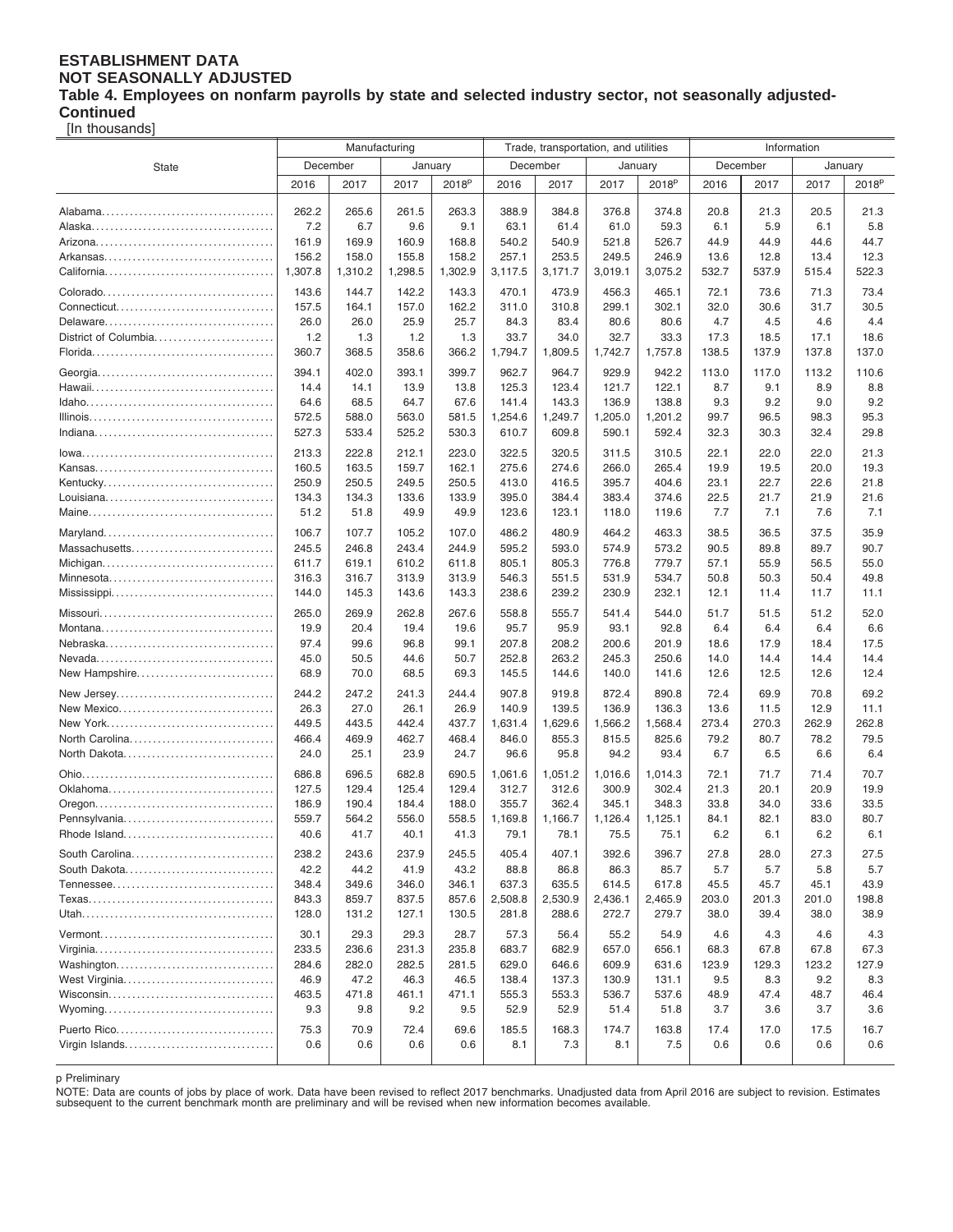#### **ESTABLISHMENT DATA NOT SEASONALLY ADJUSTED Table 4. Employees on nonfarm payrolls by state and selected industry sector, not seasonally adjusted-Continued**

[In thousands]

|                                | <b>Financial activities</b> |                |                |                   |                  | Professional and business services |                  |                   | Education and health services |                  |                  |                   |
|--------------------------------|-----------------------------|----------------|----------------|-------------------|------------------|------------------------------------|------------------|-------------------|-------------------------------|------------------|------------------|-------------------|
| <b>State</b>                   | December<br>January         |                |                |                   | December         | January                            |                  | December          |                               | January          |                  |                   |
|                                | 2016                        | 2017           | 2017           | 2018 <sup>p</sup> | 2016             | 2017                               | 2017             | 2018 <sup>p</sup> | 2016                          | 2017             | 2017             | 2018 <sup>p</sup> |
|                                |                             |                |                |                   |                  |                                    |                  |                   |                               |                  |                  |                   |
|                                | 96.6                        | 96.4           | 95.5           | 96.0              | 234.8            | 239.4                              | 231.5            | 236.3             | 242.4                         | 245.2            | 237.2            | 242.8             |
|                                | 11.9                        | 11.6           | 11.5           | 11.5              | 27.5             | 26.7                               | 26.6             | 26.8              | 49.2                          | 49.9             | 49.0             | 49.4              |
|                                | 211.2                       | 217.1          | 210.1          | 217.3             | 423.8            | 430.3                              | 415.8            | 421.3             | 425.4                         | 436.1            | 420.2            | 435.0             |
|                                | 52.4                        | 53.5           | 52.1           | 53.4              | 144.5            | 145.8                              | 139.2            | 141.3             | 187.2                         | 188.6            | 185.1            | 188.1             |
|                                | 830.9                       | 837.5          | 822.3          | 833.0             | 2,551.0          | 2,607.4                            | 2,497.1          | 2,548.6           | 2,605.3                       | 2,690.4          | 2,576.2          | 2,674.5           |
|                                | 166.9                       | 168.9          | 165.5          | 167.5             | 407.7            | 417.3                              | 398.5            | 408.5             | 330.4                         | 335.4            | 327.9            | 335.3             |
|                                | 128.4                       | 127.4          | 127.9          | 127.4             | 219.6            | 220.0                              | 212.6            | 214.4             | 335.4                         | 340.4            | 330.3            | 332.1             |
| Delaware                       | 47.6                        | 48.0           | 47.3           | 47.3              | 64.2             | 63.4                               | 61.1             | 61.7              | 77.8                          | 78.6             | 76.8             | 77.7              |
| District of Columbia           | 30.1                        | 30.2           | 29.8           | 30.6              | 165.9            | 167.6                              | 164.7            | 165.4             | 137.3                         | 139.0            | 134.6            | 136.8             |
|                                | 558.3                       | 574.9          | 552.9          | 566.9             | 1,313.2          | 1,354.3                            | 1,300.9          | 1,336.4           | 1,274.0                       | 1,288.4          | 1,261.0          | 1,280.9           |
|                                | 241.5                       | 241.3          | 238.5          | 239.0             | 669.0            | 678.0                              | 652.2            | 662.2             | 567.7                         | 583.1            | 560.5            | 575.9             |
|                                | 28.8                        | 28.6           | 28.5           | 28.4              | 82.6             | 82.6                               | 81.2             | 82.9              | 83.7                          | 86.8             | 82.9             | 84.7              |
|                                | 34.8                        | 36.3           | 34.4           | 36.1              | 87.3             | 89.7                               | 86.0             | 87.3              | 100.3                         | 105.5            | 100.9            | 104.4             |
|                                | 388.1                       | 391.8          | 385.8          | 392.1             | 940.5            | 942.5                              | 907.4            | 908.4             | 923.1                         | 928.8            | 913.3            | 917.8             |
|                                | 135.4                       | 135.7          | 133.5          | 134.2             | 339.4            | 340.5                              | 324.3            | 329.4             | 466.9                         | 479.6            | 459.9            | 472.2             |
|                                | 108.9                       | 111.7          | 108.0          | 110.8             | 138.4            | 139.9                              | 133.8            | 136.5             | 234.1                         | 235.1            | 229.0            | 231.1             |
|                                | 78.8                        | 77.9           | 78.1           | 77.4              | 179.1            | 179.8                              | 172.3            | 176.6             | 197.6                         | 199.9            | 195.1            | 197.5             |
|                                | 94.7                        | 93.3           | 93.1           | 92.4              | 222.4            | 222.9                              | 213.2            | 210.3             | 272.7                         | 275.0            | 267.9            | 269.5             |
|                                | 92.8                        | 91.4           | 91.7           | 91.0              | 208.2            | 217.3                              | 206.3            | 212.5             | 313.9                         | 316.5            | 311.6            | 316.2             |
|                                | 31.0                        | 31.3           | 30.8           | 31.0              | 66.0             | 67.0                               | 64.2             | 65.1              | 126.9                         | 129.6            | 126.7            | 127.6             |
|                                |                             |                |                |                   |                  |                                    |                  |                   |                               |                  |                  |                   |
| Massachusetts                  | 145.5<br>221.4              | 145.8<br>222.3 | 143.9<br>218.8 | 144.0<br>219.5    | 442.6<br>558.1   | 439.2<br>569.4                     | 433.7<br>543.9   | 435.5<br>556.4    | 457.6<br>798.0                | 470.2<br>804.3   | 450.3<br>779.4   | 464.3<br>784.6    |
|                                | 215.1                       | 218.6          | 215.4          | 216.9             | 647.9            | 651.5                              | 637.2            | 643.1             | 674.1                         | 676.4            | 663.6            | 667.8             |
| Minnesota                      | 178.9                       | 179.5          | 178.4          | 176.8             | 375.4            | 377.0                              | 366.1            | 367.9             | 529.9                         | 541.5            | 525.3            | 533.5             |
|                                | 44.2                        | 45.1           | 43.8           | 45.1              | 108.9            | 113.9                              | 105.9            | 110.4             | 141.9                         | 146.7            | 141.8            | 146.8             |
|                                |                             |                |                |                   |                  |                                    |                  |                   |                               |                  |                  |                   |
|                                | 170.8                       | 173.5          | 170.2          | 173.4             | 378.7            | 392.5                              | 369.5            | 383.3             | 461.3                         | 468.8            | 458.2            | 469.1             |
|                                | 24.4                        | 25.0           | 24.0           | 24.4              | 40.0             | 40.8                               | 39.2             | 40.5              | 76.0                          | 77.2             | 76.2             | 76.9<br>154.7     |
|                                | 73.6<br>63.9                | 74.5<br>65.8   | 73.2<br>63.5   | 74.1<br>64.5      | 117.8<br>177.8   | 117.9<br>181.8                     | 114.9<br>180.6   | 115.3<br>182.2    | 154.7<br>131.4                | 155.9<br>137.5   | 153.2<br>129.7   | 136.0             |
| New Hampshire                  | 34.6                        | 35.0           | 34.8           | 34.7              | 80.9             | 81.4                               | 79.1             | 79.1              | 124.0                         | 125.1            | 123.3            | 125.5             |
|                                |                             |                |                |                   |                  |                                    |                  |                   |                               |                  |                  |                   |
| New Jersey                     | 246.8                       | 246.8          | 244.8          | 245.5             | 678.9            | 673.4                              | 646.3            | 648.6             | 689.8                         | 713.7            | 682.3            | 700.7             |
| New Mexico                     | 33.7                        | 34.9           | 33.6           | 34.7              | 102.3            | 104.7                              | 102.0            | 103.2             | 140.4                         | 140.3            | 139.3            | 140.2             |
|                                | 717.2<br>230.0              | 721.9          | 706.0<br>226.9 | 714.0             | 1,312.3<br>609.8 | 1,335.7                            | 1,273.9          | 1,304.6           | 2,017.9                       | 2,059.2          | 1,954.0          | 1,998.0           |
| North Carolina<br>North Dakota | 24.4                        | 233.6<br>24.5  | 24.1           | 234.0<br>24.0     | 34.0             | 633.1<br>33.6                      | 598.0<br>33.4    | 620.7<br>32.8     | 595.4<br>63.2                 | 608.5<br>63.4    | 590.2<br>62.6    | 598.7<br>62.8     |
|                                |                             |                |                |                   |                  |                                    |                  |                   |                               |                  |                  |                   |
|                                | 304.6                       | 310.4          | 302.3          | 308.4             | 728.0            | 717.4                              | 707.4            | 699.9             | 927.5                         | 937.3            | 916.8            | 920.9             |
|                                | 79.4                        | 80.0           | 77.8<br>97.2   | 78.9              | 182.1            | 187.0                              | 178.3            | 182.0             | 235.3<br>272.0                | 237.1<br>279.7   | 231.3            | 233.3<br>295.4    |
| Pennsylvania                   | 98.7<br>318.8               | 101.3<br>323.3 | 316.5          | 101.0<br>320.4    | 239.5<br>803.1   | 245.2<br>809.6                     | 234.1<br>783.0   | 238.7<br>787.8    | 1,241.4                       | 1,282.4          | 265.6<br>1,219.5 | 1,251.5           |
| Rhode Island                   | 35.8                        | 36.5           | 35.5           | 36.3              | 66.6             | 68.6                               | 64.2             | 66.1              | 107.5                         | 109.6            | 104.2            | 106.5             |
|                                |                             |                |                |                   |                  |                                    |                  |                   |                               |                  |                  |                   |
| South Carolina                 | 101.4                       | 101.0          | 100.2          | 100.5             | 277.0            | 279.8                              | 270.2            | 270.3             | 244.6                         | 250.4            | 241.7            | 247.3             |
| South Dakota                   | 29.5                        | 29.5           | 29.0           | 29.8              | 31.5             | 31.6                               | 30.6             | 32.0              | 71.5                          | 73.5             | 70.4             | 72.3              |
|                                | 156.1                       | 159.6          | 154.8          | 159.4             | 417.3            | 419.2                              | 397.0<br>1,629.6 | 402.2<br>1,670.2  | 431.2<br>1,656.9              | 440.2            | 424.5            | 432.8<br>1,668.8  |
|                                | 747.2<br>83.6               | 766.8<br>85.3  | 741.4<br>82.7  | 761.6<br>85.0     | 1,649.3<br>204.5 | 1,702.3<br>207.2                   | 199.6            | 201.9             | 197.1                         | 1,680.9<br>204.0 | 1,642.8<br>196.5 | 201.7             |
|                                |                             |                |                |                   |                  |                                    |                  |                   |                               |                  |                  |                   |
|                                | 12.1                        | 12.3           | 11.9           | 12.2              | 27.8             | 27.7                               | 26.9             | 26.9              | 65.6                          | 66.3             | 64.5             | 65.4              |
|                                | 203.6                       | 206.5          | 201.2          | 203.8             | 725.6            | 733.7                              | 710.2            | 718.5             | 525.2                         | 530.5            | 527.6            | 527.9             |
| Washington                     | 151.4                       | 155.9          | 149.8          | 154.1             | 406.7            | 421.5                              | 399.8            | 415.5             | 472.0                         | 486.3            | 465.8            | 479.9             |
| West Virginia                  | 26.9                        | 26.9           | 26.5           | 26.4              | 65.5             | 66.6                               | 64.8             | 64.2              | 131.7                         | 132.3            | 130.1            | 131.1             |
|                                | 152.5                       | 150.6          | 151.7          | 149.8             | 322.4            | 326.5                              | 314.2            | 316.6             | 451.0                         | 455.6            | 443.1            | 448.6             |
| Wyoming                        | 10.8                        | 11.0           | 10.7           | 10.9              | 17.5             | 18.7                               | 17.1             | 18.4              | 27.7                          | 27.9             | 27.7             | 28.1              |
|                                | 43.5                        | 42.3           | 42.4           | 41.9              | 123.2            | 116.9                              | 115.4            | 112.3             | 128.9                         | 119.9            | 119.0            | 113.3             |
| Virgin Islands                 | 2.1                         | 2.1            | 2.1            | 2.1               | 3.3              | 3.1                                | 3.2              | 3.0               | 2.5                           | 2.4              | 2.5              | 2.4               |
|                                |                             |                |                |                   |                  |                                    |                  |                   |                               |                  |                  |                   |

p Preliminary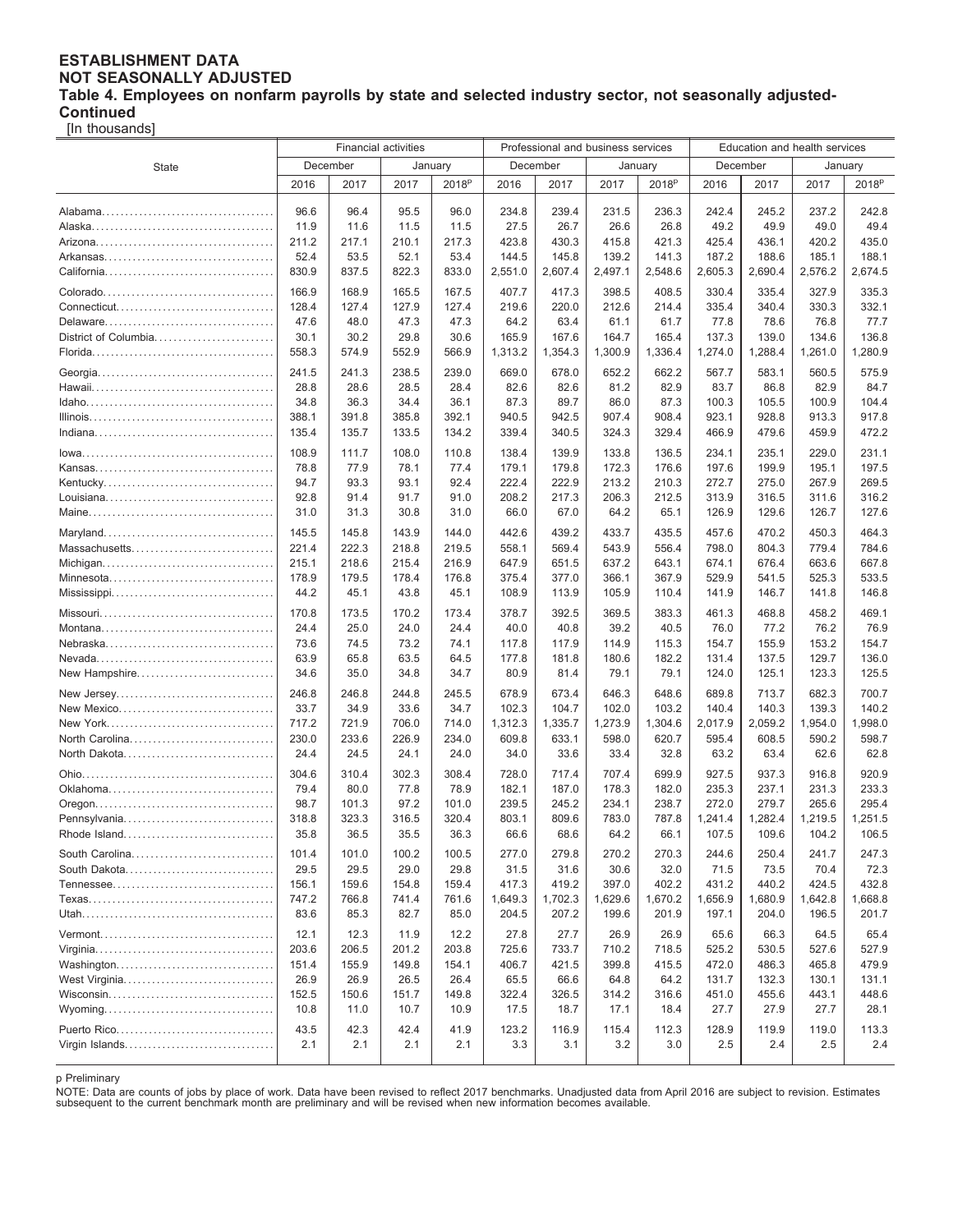#### **ESTABLISHMENT DATA NOT SEASONALLY ADJUSTED Table 4. Employees on nonfarm payrolls by state and selected industry sector, not seasonally adjusted-Continued**

[In thousands]

|                      | Leisure and hospitality |         |         |                   |       |          | Other services |                   | Government |         |         |                   |
|----------------------|-------------------------|---------|---------|-------------------|-------|----------|----------------|-------------------|------------|---------|---------|-------------------|
| <b>State</b>         | December                |         | January |                   |       | December | January        |                   | December   |         | January |                   |
|                      | 2016                    | 2017    | 2017    | 2018 <sup>p</sup> | 2016  | 2017     | 2017           | 2018 <sup>p</sup> | 2016       | 2017    | 2017    | 2018 <sup>p</sup> |
|                      |                         |         |         |                   |       |          |                |                   |            |         |         |                   |
|                      | 194.4                   | 200.5   | 192.2   | 198.2             | 92.8  | 93.7     | 92.5           | 93.7              | 386.8      | 387.3   | 382.0   | 382.3             |
|                      | 31.0                    | 31.3    | 29.8    | 31.0              | 10.8  | 10.9     | 10.7           | 10.8              | 82.1       | 80.9    | 80.9    | 79.6              |
|                      | 312.6                   | 322.9   | 309.5   | 318.1             | 88.3  | 88.9     | 87.3           | 88.5              | 424.9      | 424.5   | 412.9   | 410.6             |
|                      | 112.7                   | 112.0   | 110.6   | 110.1             | 48.0  | 48.6     | 48.0           | 48.6              | 214.6      | 215.4   | 208.4   | 209.4             |
|                      | 1,914.7                 | 1,971.7 | 1,871.8 | 1,930.0           | 556.8 | 562.1    | 547.7          | 557.9             | 2,567.9    | 2,602.2 | 2,541.9 | 2,577.8           |
|                      | 327.6                   | 341.1   | 324.9   | 339.2             | 107.4 | 107.8    | 106.5          | 107.2             | 439.7      | 445.8   | 423.1   | 428.8             |
|                      | 152.0                   | 151.1   | 146.1   | 146.3             | 64.8  | 64.4     | 63.9           | 64.9              | 238.3      | 234.9   | 235.5   | 231.1             |
|                      | 46.8                    | 45.6    | 45.4    | 44.2              | 18.6  | 18.8     | 18.5           | 18.4              | 67.2       | 67.7    | 65.6    | 66.0              |
| District of Columbia | 73.5                    | 76.6    | 71.3    | 73.5              | 73.8  | 75.8     | 73.0           | 74.3              | 241.4      | 238.6   | 240.6   | 237.8             |
|                      | 1,186.4                 | 1,216.2 | 1,179.8 | 1,210.3           | 349.8 | 350.3    | 346.1          | 346.1             | 1,121.0    | 1,127.8 | 1,114.5 | 1,122.7           |
|                      |                         |         |         |                   |       |          |                |                   |            |         |         |                   |
|                      | 467.0                   | 479.3   | 454.4   | 469.2             | 156.8 | 160.1    | 155.6          | 158.2             | 691.5      | 690.4   | 681.6   | 684.9             |
|                      | 120.9                   | 126.6   | 120.4   | 126.2             | 27.5  | 27.9     | 27.4           | 28.0              | 127.1      | 128.9   | 124.7   | 122.6             |
|                      | 71.3                    | 73.5    | 69.8    | 73.3              | 24.1  | 25.3     | 23.9           | 25.0              | 122.8      | 126.2   | 120.2   | 122.7             |
|                      | 587.4                   | 599.6   | 572.6   | 585.8             | 251.4 | 251.1    | 248.6          | 248.6             | 846.7      | 846.2   | 814.3   | 817.0             |
|                      | 300.6                   | 298.6   | 292.5   | 291.6             | 126.0 | 125.3    | 124.7          | 123.3             | 437.4      | 438.4   | 429.3   | 424.6             |
|                      | 137.9                   | 140.0   | 134.5   | 137.3             | 57.6  | 56.0     | 57.0           | 56.8              | 264.3      | 265.2   | 259.6   | 260.4             |
|                      | 125.1                   | 129.0   | 121.8   | 126.1             | 50.7  | 50.4     | 50.0           | 49.4              | 263.5      | 263.9   | 252.8   | 254.1             |
| Kentucky             | 189.5                   | 191.4   | 184.4   | 182.5             | 65.4  | 67.3     | 64.7           | 66.4              | 318.2      | 317.9   | 314.0   | 313.6             |
|                      | 228.6                   | 235.3   | 226.2   | 231.1             | 73.5  | 74.2     | 73.5           | 73.7              | 331.8      | 329.4   | 326.1   | 323.8             |
|                      | 59.2                    | 57.7    | 56.1    | 54.4              | 21.6  | 21.5     | 21.4           | 20.7              | 102.6      | 103.2   | 99.2    | 99.1              |
| Maryland             | 269.6                   | 260.3   | 260.1   | 253.2             | 113.2 | 113.2    | 112.2          | 111.1             | 514.8      | 511.5   | 495.1   | 491.6             |
| Massachusetts        | 350.7                   | 358.7   | 336.3   | 343.1             | 135.3 | 137.7    | 132.8          | 135.4             | 466.3      | 465.9   | 449.0   | 445.9             |
|                      | 415.0                   | 421.5   | 406.2   | 411.8             | 166.7 | 170.2    | 164.6          | 170.3             | 617.2      | 623.6   | 601.0   | 607.9             |
| Minnesota            | 256.2                   | 254.7   | 254.0   | 252.6             | 116.0 | 115.6    | 115.1          | 114.7             | 425.1      | 433.8   | 424.6   | 432.2             |
|                      | 130.9                   | 134.1   | 129.1   | 131.2             | 40.2  | 39.7     | 39.9           | 40.3              | 242.5      | 242.2   | 241.5   | 242.2             |
|                      | 290.4                   | 296.8   | 280.7   | 282.3             | 115.9 | 116.4    | 115.1          | 115.2             | 445.5      | 443.4   | 434.0   | 433.4             |
|                      | 62.5                    | 63.2    | 60.8    | 62.2              | 18.5  | 18.7     | 18.1           | 18.5              | 92.4       | 92.5    | 90.2    | 90.7              |
|                      | 88.3                    | 90.4    | 86.3    | 89.3              | 36.7  | 36.4     | 36.3           | 35.3              | 175.6      | 174.5   | 171.7   | 171.9             |
|                      | 343.9                   | 343.5   | 341.5   | 343.2             | 40.0  | 41.2     | 39.7           | 41.0              | 162.7      | 167.2   | 156.6   | 161.1             |
| New Hampshire        | 66.2                    | 67.0    | 65.6    | 66.4              | 24.0  | 24.2     | 23.8           | 24.6              | 94.9       | 94.1    | 88.3    | 89.3              |
|                      |                         |         |         |                   |       |          |                |                   |            |         |         |                   |
| New Jersey           | 357.2                   | 363.3   | 338.9   | 341.6             | 172.3 | 172.6    | 169.2          | 170.2             | 624.0      | 626.4   | 610.5   | 612.9             |
| New Mexico           | 94.8                    | 96.3    | 93.4    | 94.7              | 27.6  | 27.8     | 27.3           | 27.6              | 191.2      | 190.5   | 184.6   | 183.6             |
|                      | 914.3                   | 926.5   | 872.8   | 879.8             | 412.7 | 417.1    | 405.8          | 409.8             | 1,469.5    | 1,471.1 | 1,429.0 | 1,428.9           |
| North Carolina       | 475.5                   | 483.9   | 461.5   | 470.1             | 150.2 | 150.8    | 148.9          | 148.5             | 746.2      | 751.6   | 733.6   | 740.8             |
| North Dakota         | 38.8                    | 37.6    | 37.8    | 36.1              | 16.2  | 16.3     | 16.1           | 16.1              | 85.2       | 83.3    | 83.4    | 80.9              |
|                      | 539.0                   | 548.6   | 519.2   | 526.4             | 213.6 | 217.3    | 212.3          | 217.8             | 788.6      | 792.2   | 778.0   | 774.3             |
|                      | 163.3                   | 168.2   | 158.8   | 164.8             | 65.8  | 69.0     | 65.6           | 68.6              | 356.6      | 357.9   | 346.5   | 348.5             |
|                      | 197.6                   | 206.8   | 193.0   | 201.7             | 63.8  | 65.5     | 61.1           | 64.7              | 313.9      | 314.0   | 306.9   | 293.6             |
| Pennsylvania         | 542.6                   | 553.7   | 528.0   | 538.6             | 259.3 | 262.6    | 257.3          | 259.0             | 719.4      | 714.7   | 696.6   | 694.1             |
| Rhode Island         | 55.0                    | 54.7    | 51.9    | 51.2              | 23.0  | 22.8     | 22.4           | 22.6              | 61.4       | 61.8    | 60.9    | 61.2              |
| South Carolina       | 241.0                   | 248.3   | 234.8   | 241.2             | 75.2  | 77.8     | 74.5           | 76.2              | 369.5      | 371.9   | 363.3   | 365.8             |
| South Dakota         | 44.4                    | 44.2    | 42.9    | 41.8              | 16.4  | 16.7     | 16.3           | 16.6              | 80.1       | 80.9    | 78.1    | 79.1              |
|                      | 319.2                   | 331.6   | 310.1   | 317.3             | 111.9 | 114.2    | 111.0          | 113.4             | 440.8      | 441.3   | 426.8   | 433.1             |
|                      | 1,282.3                 | 1,337.3 | 1,260.7 | 1,316.0           | 420.9 | 426.8    | 413.2          | 422.2             | 1,962.6    | 1,968.7 | 1,931.1 | 1,940.7           |
|                      | 139.0                   | 148.9   | 137.8   | 146.5             | 39.3  | 39.8     | 39.2           | 39.6              | 245.0      | 248.3   | 241.9   | 245.4             |
|                      | 38.4                    | 39.2    | 39.4    | 40.4              | 10.2  | 10.2     | 9.9            | 10.2              | 57.8       | 58.2    | 55.9    | 56.5              |
|                      | 390.9                   | 386.3   | 376.9   | 374.3             | 200.9 | 202.9    | 199.2          | 202.5             | 726.1      | 725.9   | 711.4   | 711.6             |
|                      | 322.3                   | 329.5   | 314.1   | 320.8             | 117.9 | 119.7    | 116.4          | 118.7             | 579.9      | 591.8   | 581.5   | 591.0             |
| West Virginia        | 72.5                    | 72.5    | 70.3    | 69.9              | 53.6  | 53.3     | 53.3           | 52.7              | 157.1      | 156.5   | 151.5   | 150.7             |
|                      | 264.5                   | 267.9   | 259.8   | 261.8             | 150.8 | 151.1    | 148.7          | 152.7             | 423.3      | 416.4   | 400.9   | 400.9             |
|                      | 33.2                    | 32.9    | 33.1    | 33.2              | 13.8  | 14.3     | 13.7           | 14.1              | 71.5       | 70.2    | 69.4    | 68.2              |
|                      |                         |         |         |                   |       |          |                |                   |            |         |         |                   |
| Puerto Rico          | 82.3                    | 78.5    | 80.3    | 77.7              | 18.1  | 17.8     | 17.5           | 17.1              | 228.1      | 213.1   | 220.9   | 210.2             |
| Virgin Islands       | 7.9                     | 6.2     | 7.8     | 6.0               | 1.0   | 0.8      | 1.0            | 0.9               | 10.8       | 10.4    | 10.7    | 10.4              |
|                      |                         |         |         |                   |       |          |                |                   |            |         |         |                   |

p Preliminary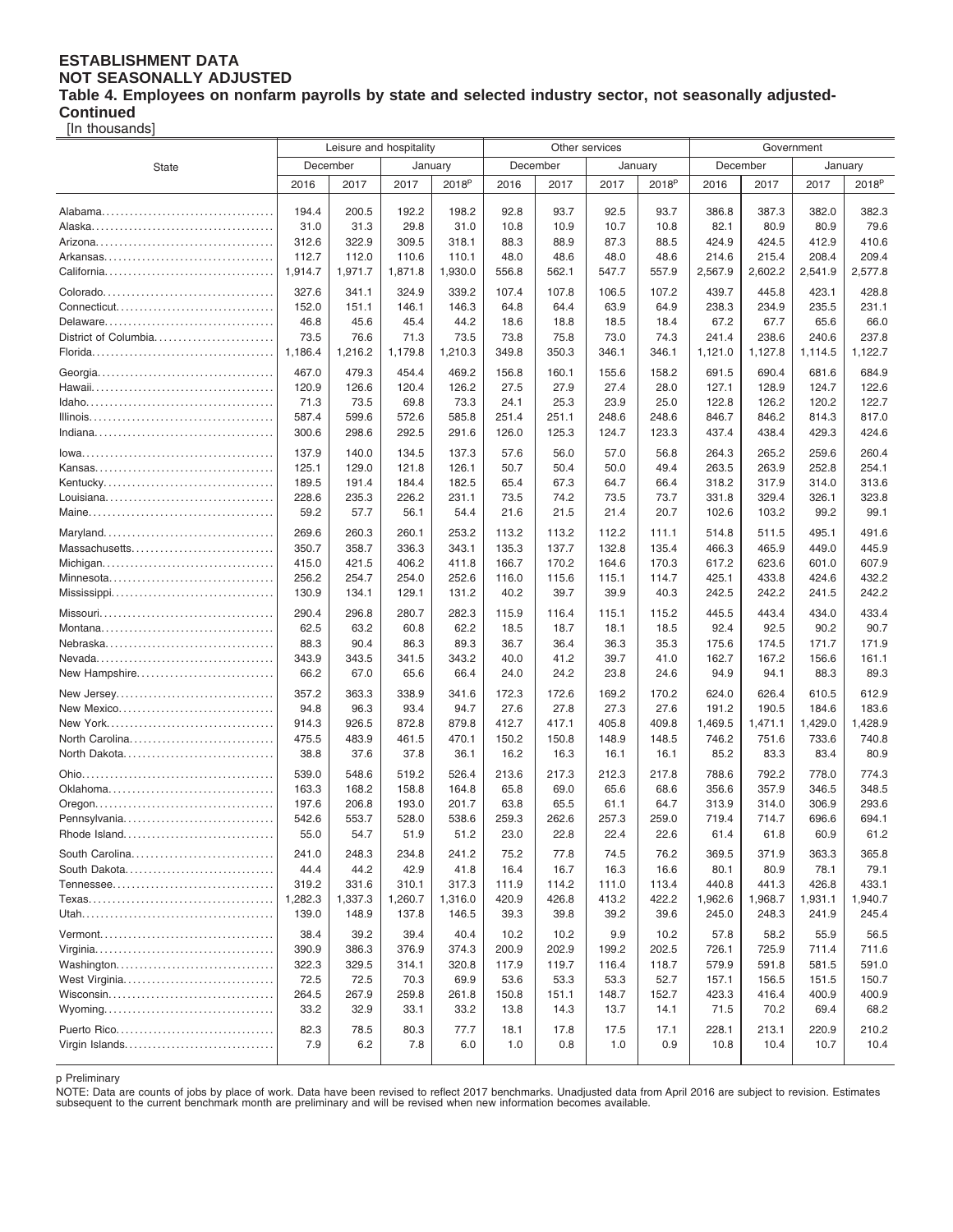# Map 1. Unemployment rates by state, seasonally adjusted, January 2018